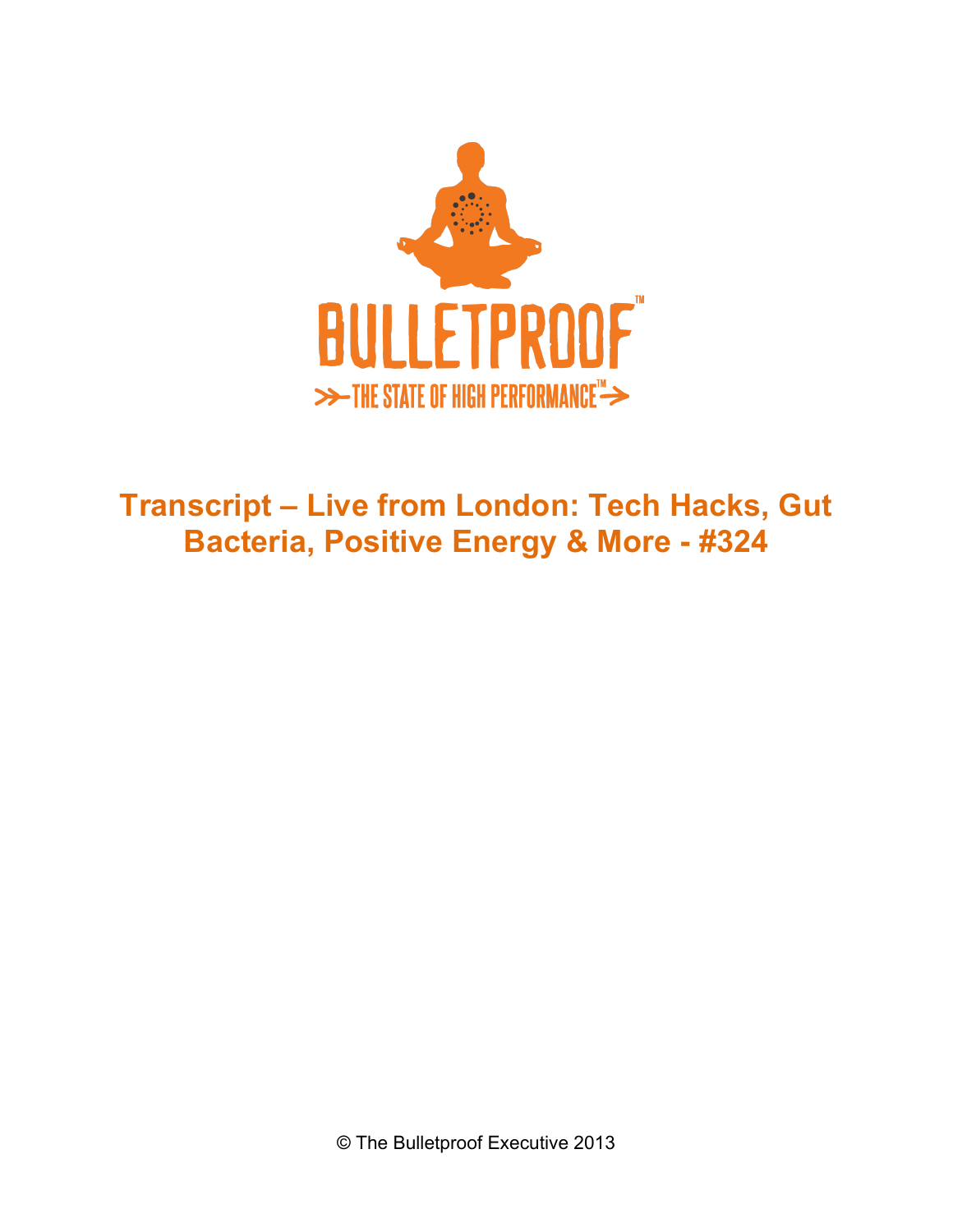

## Warning and Disclaimer

The statements in this report have not been evaluated by the FDA (U.S. Food & Drug Administration).

Information provided here and products sold on bulletproofexec.com and/or upgradedself.com and/or betterbabybook.com are not intended to diagnose, treat, cure, or prevent any disease.

The information provided by these sites and/or by this report is not a substitute for a face-to-face consultation with your physician, and should not be construed as medical advice of any sort. It is a list of resources for further self-research and work with your physician.

We certify that at least one statement on the above-mentioned web sites and/or in this report is wrong. By using any of this information, or reading it, you are accepting responsibility for your own health and health decisions and expressly release The Bulletproof Executive and its employees, partners, and vendors from from any and all liability whatsoever, including that arising from negligence.

Do not run with scissors. Hot drinks may be hot and burn you.

# If you do not agree to the above conditions, please do not read further and delete this document.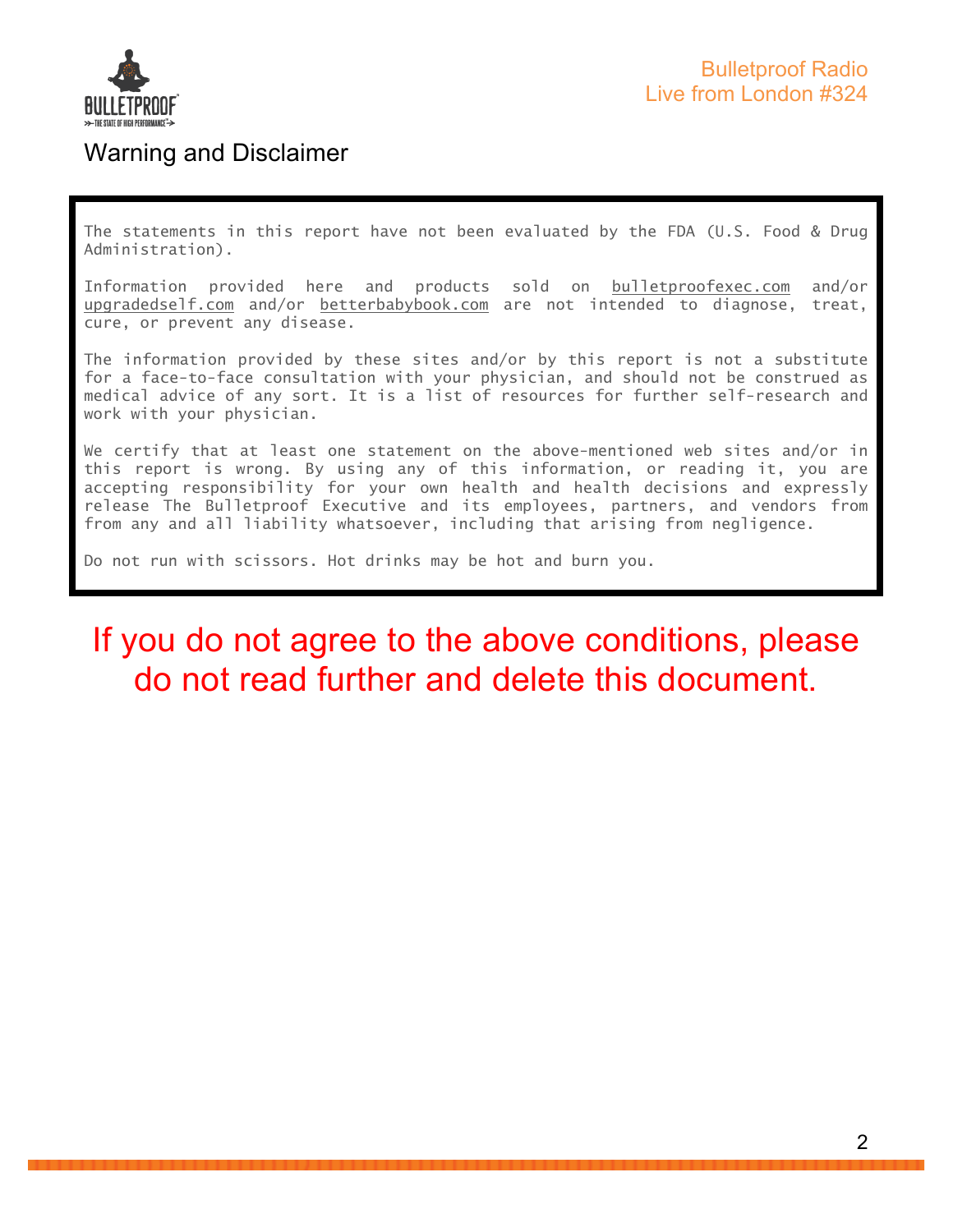

Announcer: Bulletproof radio. A state of high performance.

Dave: You are listening to Bulletproof radio with Dave Asprey. Today's cool fact of the day is that every day British people drink about 165 million cups of tea. That's a lot of tea. What you don't know, though, is that that tea should be protective against stomach cancer except it's not because stomach cancer rates are higher than it should be given that amount of tea consumption in Britain. There is a reason for this. The reason is because of the British habit of putting milk in tea. It turns out that milk protein called casein sticks to the antioxidants in tea and coffee called polyphenols, and when milk interacts with polyphenols it inactivates them so your body can't take advantage of it. Even though Brits love their tea, if they would just put butter in their tea, the way Tibetans do, instead of milk, they would have less stomach cancer. That said, if you like your tea, go ahead and drink it. No one's going to hold it against you.

> Are you looking to eliminate the feeling of being stuck in your life? You'll want to check out the Unmistakable Creative podcast. They recently talked about the power of experiential learning and how it's important to learn things by doing rather than just learning about the theory. To get creative, go to podcastone.com or download the free mobile app now.

> Today's podcast is going in a different direction than what you used to because it's actually me being interviewed live in London by Tony Wrighton and from Zestology. What you will find is a really cool interview. There was an audience of about 200 people and we had more people outside who couldn't get into the venue. It was a really cool chance to just chat about things that you might not often here on Bulletproof Radio. If you have a chance to watch this one on YouTube, definitely take it. If not, that's all right, listen up and you will hear an awesome interview.

Tony: Ladies and gentlemen, the founder of Bulletproof, the man who is a New York Times bestseller, and more importantly than that, he's got us all putting delicious, big blobs of butter in our coffee. Ladies and gentlemen, give it up for Dave Asprey.

Cool, you get to make the entrance right from the back and make it a bit more dramatic.

- Dave: I feel like I'm on a talk show. This is awesome.
- Tony: Did you realize how popular biohacking is in this country and in this city? We probably could have filled this three or four times over and we've been turning people away over the last few days. Did you have an idea of how big your movement and the movement of biohacking is becoming?
- Dave: I know it's getting bigger globally, but I haven't seen this much interest in the UK so far, so thanks for showing up. I'm honored. It's cool. This is our movement, anyone's a biohacker when you start paying attention to stuff. I pushed the button on the word, but there's a lot of personal work that people are doing.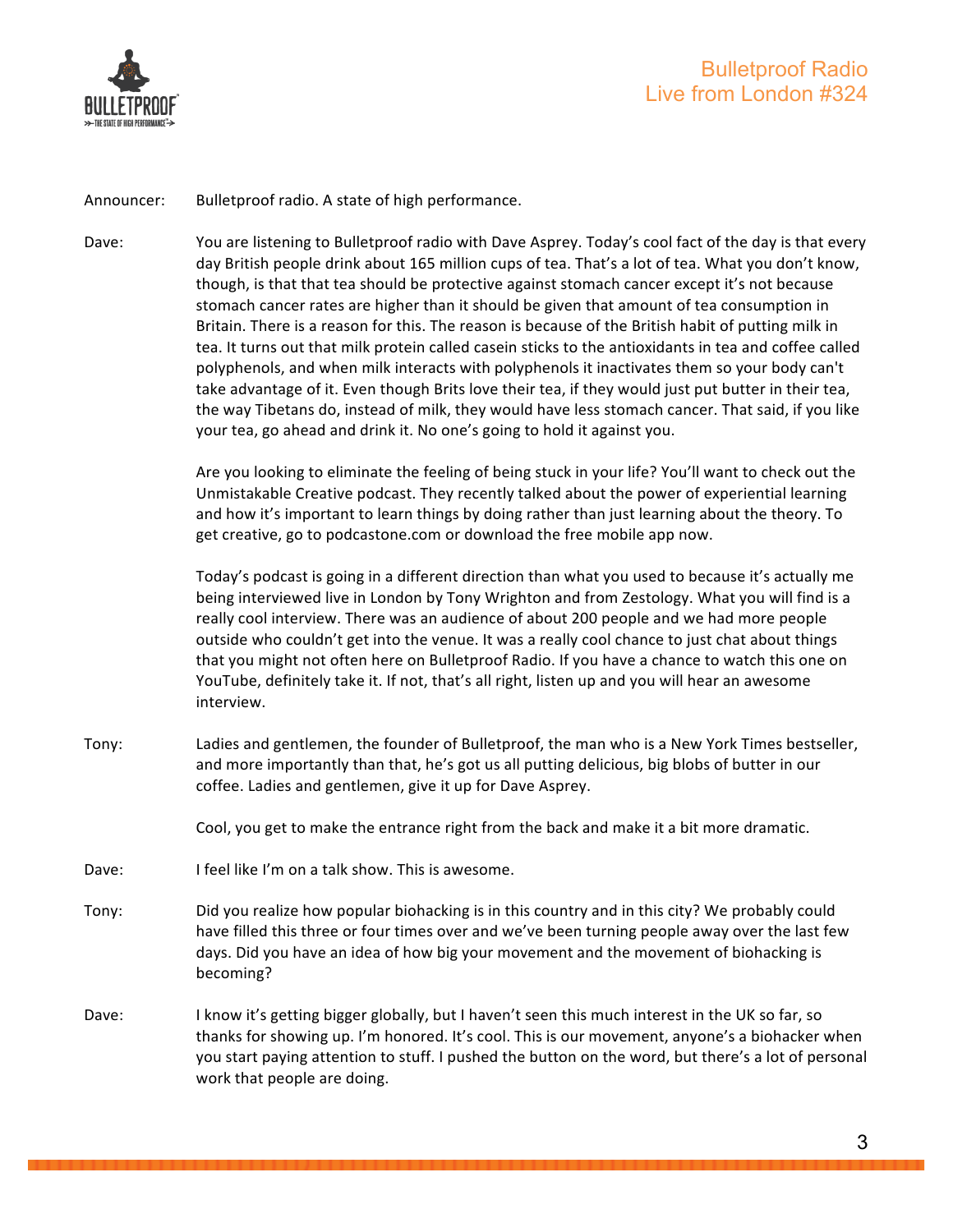

- Tony: Yeah, the word and also, I think, any great movement has to have a good gimmick. Let's start by talking about the coffee. There's been, I think it's fair to say that Brits are slightly more skeptical than Americans in general, and there has been some skepticism. Is that fair to say in general? We're slightly less willing to adopt things. There has been some skepticism in the press, The Guardian said it tasted bitter and oily, but there's a lot of people here who love it as well. Is there a sense that this is now almost becoming mainstream do you think?
- Dave: It was The Telegraph who said that the Bulletproof Diet was "everything wrong with America in a diet." I thought that was a better quote. That's because the British press is very trustworthy and credible, right? When you're a skeptic, it's very funny what some of the latest neuroscience shows, about 2% of the corpus callosum, that little network of nerves that connect the two halves of your brain, you have the logical side and the emotional, intuitive side, when you're a skeptic you've taken the 2% of those that are really good for going back and forth and you've trained them as a firewall to block any interaction between the two house of your brain. The rest of us who are actually getting shit done, we've actually paid attention to those nerves and uptrained them so we have better interhemispheric conductivity so we can actually sense whether something is working instead of being afraid that it might not work. I love skeptics because what you do is you make them a proper cup of Bulletproof coffee, which means it's not bitter and oily because they made it right, and then they drink it and you go, "How do you feel?" A half-hour later, 95% of the time there like, "Oh my God," and 5% of the time like, "I've got to go to the bathroom." I'm okay with either one for skeptics.
- Tony: Who here has tried Bulletproof coffee before? Who here hasn't? Ha-ha. We are serving it. If you're a bit worried about being totally wired, then we are serving decaf as well a little bit later on, as soon as our urns heat up.

What about Bulletproof coffee for athletic performance? Is that starting to take off? I'm thinking, obviously, we love our sport here in the UK, might we see the likes of Chelsea and Arsenal football club following a Bulletproof Diet or at the very least drinking Bulletproof coffee in the morning?

- Dave: I don't really follow celebrity people that much, this last weekend I got a picture from the Bulletproof Coffee Shop in Santa Monica from this guy, I think he is well known, it was David Beckham. He came there twice. He came there one day, and came back the next day, so I know he's tried it and he was cool with having his photo taken. Unfortunately, I wasn't there to meet him. Also, we sponsor the LA Galaxy where most of the UK soccer pros when, I guess, they're done here.
- Tony: Yeah, when their past it a little bit.
- Dave: Yeah, but it's a start. It's American soccer, it's got to happen.
- Tony: I'm thinking in terms of high-performance, I know some of these endurance athletes now are switching ... Obviously, 20 years ago the thinking was "You've got to load up with extra carbs." Now, is there a sense that the athletic community following high-fat diets as well? Does that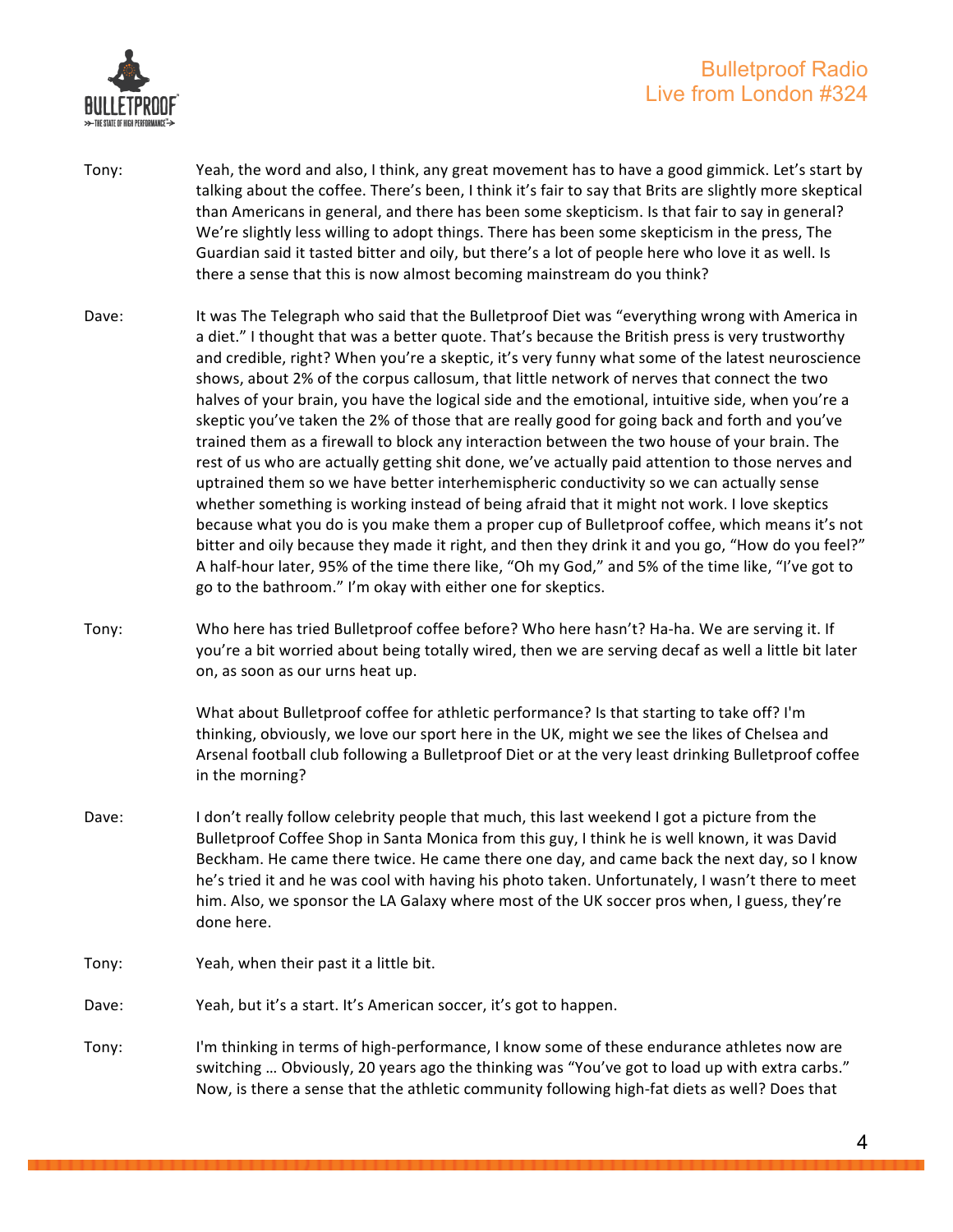

work if you are trying to break records, for example?

Dave: It's still controversial. I think for certain types of endurance sports you want to start out in fat burning mode, you want to be fat adapted, but you might want to switch to carbs at a certain point. There is a wall, but Bulletproof and these kind of techniques, it moves the wall way out, but you can still hit it. I don't have any problem when someone's like, "I'm on 75 miles of running," I don't know what that is in kilometers, sorry, but, "I've run a lot a lot, more than a marathon. I think I want to have some sugar now." I'm like, "Good, go for it. There's nothing wrong with that. You might want to put some things that add exogenous ketones in so you can have both energy pathways going at the same time."

> I'm convinced that, right now, Brain Octane, or in the UK, thanks to the regulatory people, High Octane Oil, is the number one source of exogenous ketones in the world's diet right now because it's the oil that converts most quickly to ketones. Of course, athletic people want to do it in a big way. Surfers are all over the stuff like, "I can get more energy per cycle out of my mitochondria," which might matter when there is a wave of holding you underwater for a while and things like that. I'm seeing it in strength athletics, I'm seeing it in endurance athletics.

> the mistakes that some people are making, in my opinion, is they're going into ketosis and staying there forever. The cyclical ketosis approach that I outlined in the book seems to work better for most people. If you have cancer and if you're one of those genetic people where you just love it and you feel that you're never good on carbs, that's cool, but I think that that's the exception, not the rule.

- Tony: It's obviously getting bigger, isn't it? You've got a lot of people in here who come to see you today. Any plans to open a coffee shop in London?
- Dave: Absolutely I have plans to open a coffee shop in London.
- Tony: That would be quite popular.
- Dave: Just one?
- Tony: A couple of other London-centric questions. Am I right in saying you don't like taking the tube?
- Dave: Does anyone like taking the tube?
- Tony: It's very quick, it's an easy gateway to get around. Tell us about your experiences going ...
- Dave: I have a unique radar. I'm one of the 28% of the world who have genes that make us more susceptible to toxic mold. In fact, it causes mitochondrial weakness in me. When I'm in a place that's moldy, sometimes within seconds and always within minutes, I'll feel it, I'll feel it in my brain.

I used to commute out here a lot, like once every month for about two years. I worked in Cambridge so I would fly, I'd get a couple of extra days in London. I remember one day I took the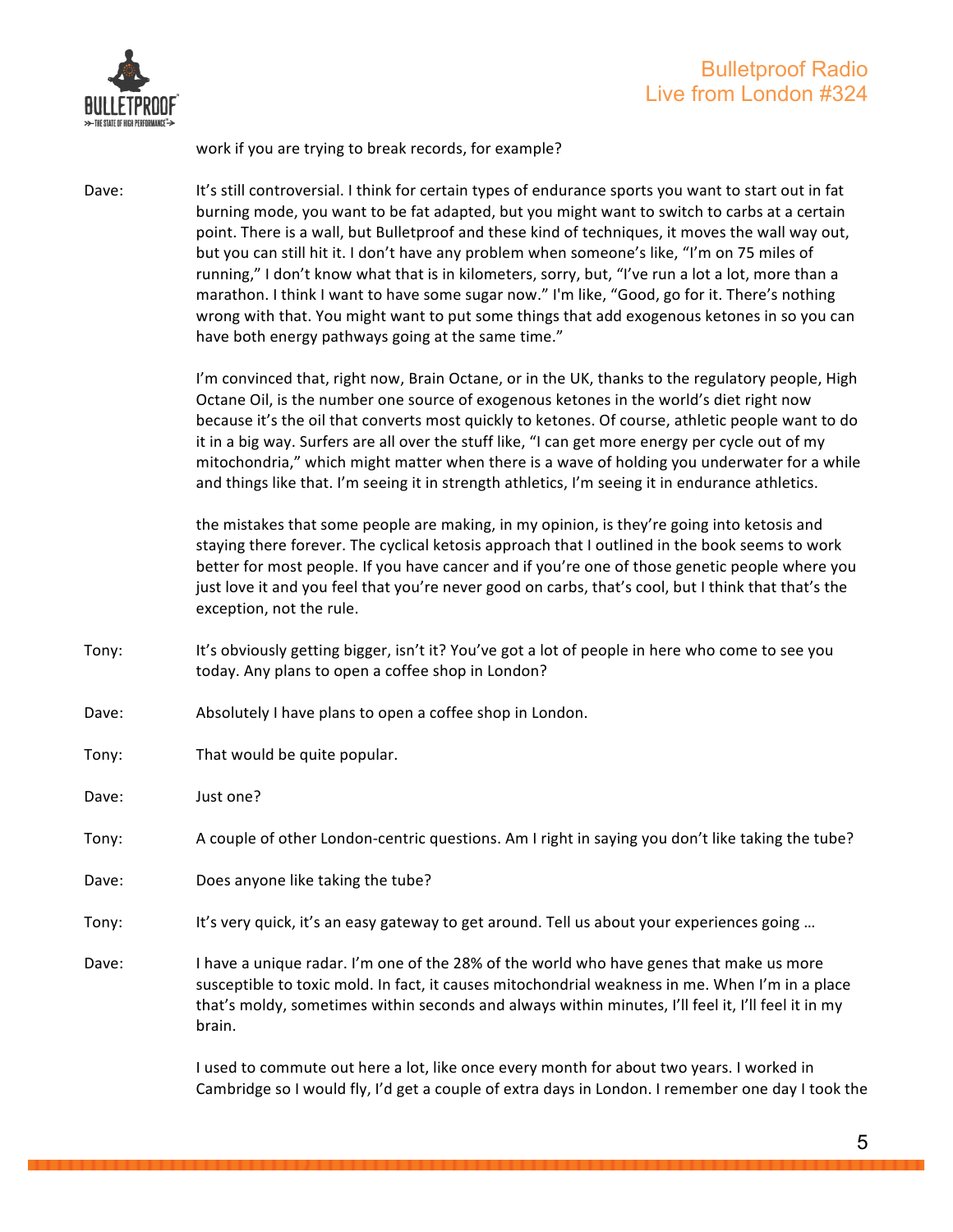

tube to go see the British Museum. Like, "All right, this is going to be really fun." I'm on the tube and I'm starting to feel really, really weird, like seeing colors kind of weird. I walked down this long, tiled, dank hallway, the ones with white tiles on them that are just nasty. By the end of it, I'm like, "Okay, I'm getting tunnel vision," so I was like, "I'll just hold my breath." It started to go really fast. I will say I was really not happy, and people who've been exposed many times, like I have, to toxic mold they know this feeling. You're like, "I have to get out of here." I'm taking the escalator stairs two at a time, and this very polite gentleman comes on overhead speakers and he's like, "Would the gentleman charging the escalators please stop." I'm like, "Charging? That's using a credit card." I couldn't process what he was saying, and I'm sure I scared people running up the escalators.

I went outside and breathed and it took like eight shots of coffee to turn my mitochondria back on because caffeine changes this thing called cyclical amp, which is an enzyme that helps you make your ATP work again. Basically, I felt crappy all day. I can tell you, as a matter of fact, that the air in the tube is absolutely horrible. You've got pollutants, you've got chemicals, and you got this environmental thing going on because it's always wet and it's always dark. If they did air quality monitoring in the tube, no one would take the tube. It's that bad for you. My wife, Dr. Lana, who does fertility coaching for global clients, including a few people who live in London, flat out, if you're trying to get pregnant don't take the tube. It makes a difference.

Tony: Who's getting Uber on the way home? Dave: Just hold your breath. Tony: Let's talk about supplements, then, Dave. I know you're not always willing to exactly talk about what supplements you've taken, but tell me what you've taken today. Dave: You've just reminded me, actually. I need some water, though. I have a little baggy. Tony: We've got your bottle of water here. Dave: Excellent. Tony: This, presumably, isn't all of your supplements for the day? Dave: When I travel I do, basically, three bags a day. I need a spoon, a lighter, and a needle. Let's see if I can figure out what's in here. Tony: It's quite a lot in there. It looks like there's probably 20 pills in there or something like that. Dave: Something like that. This is relatively light. Tony: This is a live pill-taking on a podcast. Don't know whether that's been tried before, I don't know whether we should ever try again, but we'll see. Dave: Let's see, I don't know if I can tell you what all the white ones are, I know there's some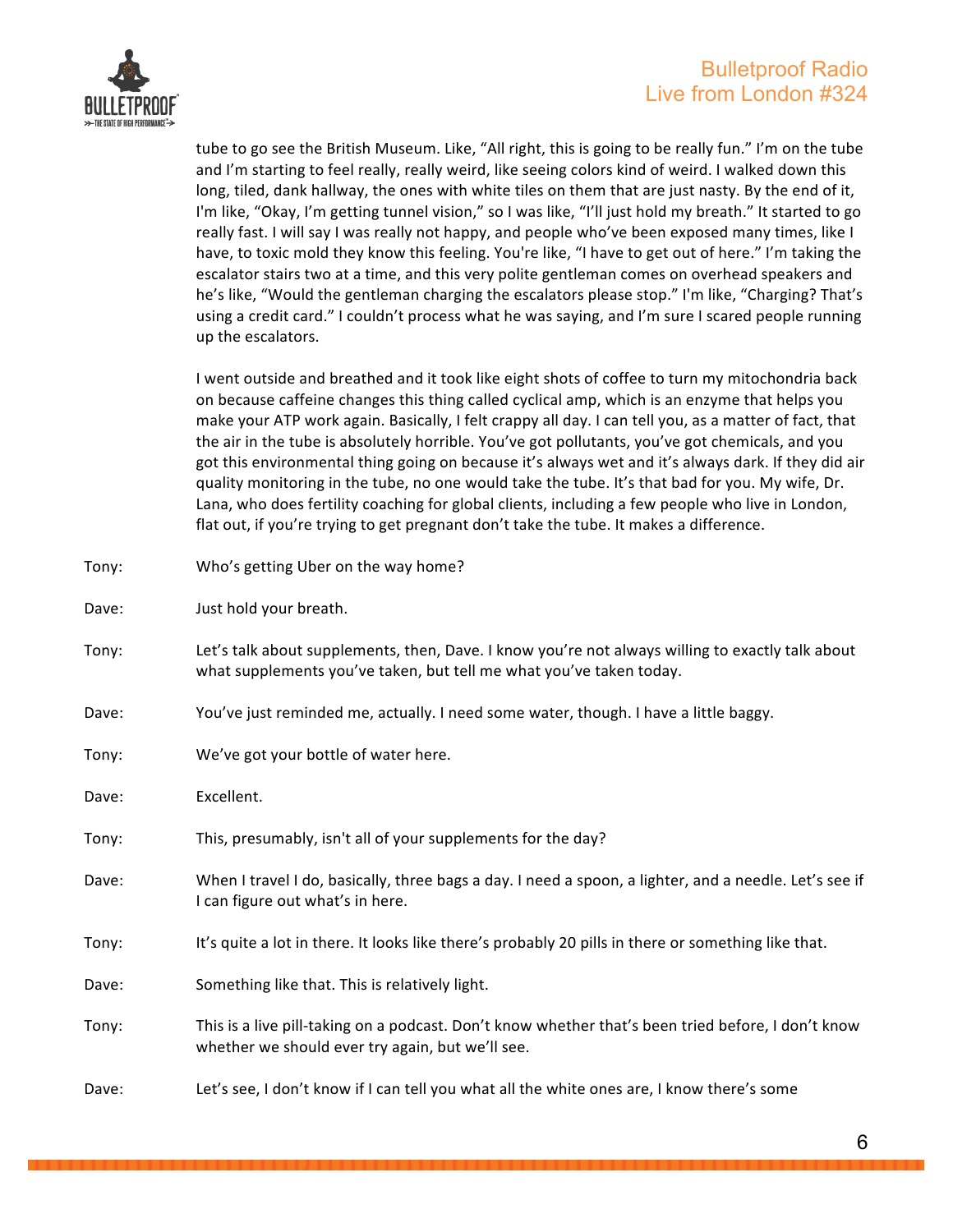

Aniracetam in here, that looks like gamma-Linolenic acid ... No, that's actually vitamin E, mixed tocopherols and tocotrienols. There's an adrenal extract, astaxanthin, which is really important when you travel, Brain Octane capsule, which helps absorption of everything else, adaptogenic herbs, turmeric, there's an upgraded aging in here. That's bilberry, I'm really working on eye health because it runs in my family to get macular degeneration and because I have light sensitivity.

- Tony: What's that half a pill there? What's that?
- Dave: The half a pill right here? That is one of two things, let's see if I can tell you which one it is. It is either an aromatase inhibitor, which prevents testosterone from converting into estrogen, which tends to happen a lot in my family just historically. I used to weigh 50% more than I weigh, my body will always convert testosterone to estrogen more aggressively than normal so I cycle on and off of these on occasion. It's either, that or it could be cortisol. If you don't want to be jetlagged and you get a prescription for cortisol, take micro doses of cortisol and you don't get jet lag. It's awesome.
- Tony: Wow. As you start to take your pills, I just wonder ...
- Dave: I'll just do it like this, watch.
- Tony: No way.
- Dave: It's not that hard.
- Tony: Did you throw it in your shirt? It's like magic.
- Dave: Didn't you learn how to drink a pint?
- Tony: I was never good at that, downing a pint at once.
- Dave: It's the same technique just drinking a lot of beer
- Tony: Good effort. Did anyone here recognize everything that Dave called out? Anyone? Okay. A few, she pitched half-half. Come on, put your hands up and give us a proper ... Yeah, okay, a few of you. That's pretty impressive. Quite a few of your smart drugs in there. What would you say to people who are well up for taking anything natural, which is most of what you recommend, but obviously, smart drugs are not necessarily natural in the same way that chemical compounds?
- Dave: Nootropics are an interesting category because they include natural compounds, but they also include pharmaceuticals. In the States, to get [parasitin 00:13:53], when I first started taking it, which is technically a pharmaceutical, even though in the US it is one of those "does not exist," it's not in the book for doctors. If you go to a normal doctor and say, "I am taking this," and they can't find it. There's a blind spot. They consider it an orphan drug in the US, which is funny because it's been around for 60 years, it's made by Sandoz Pharmaceuticals and is anything but an orphan, it's a very well-studied drug. It's just ... It's impolite, and it's actually not Puritan,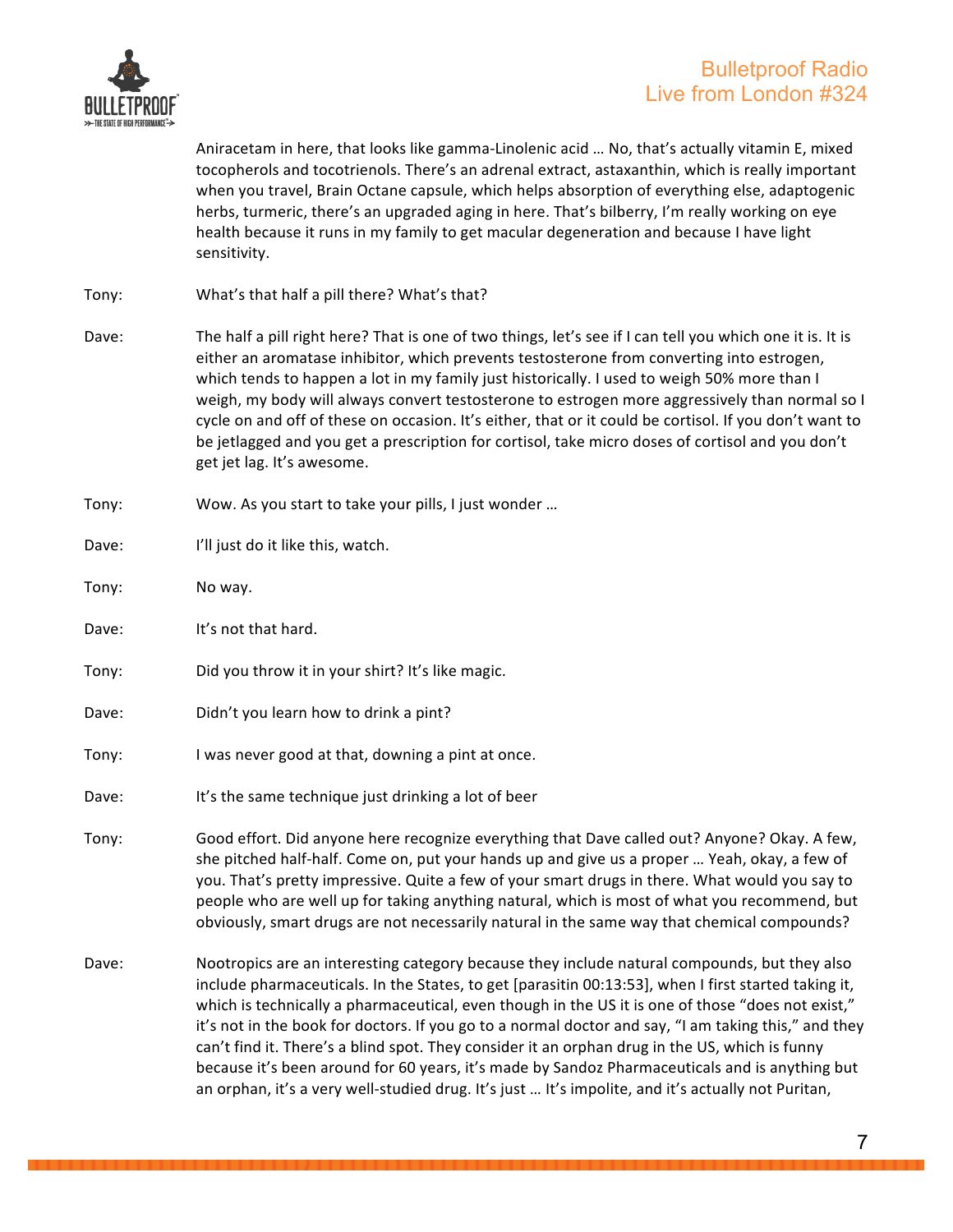

going back to the US sort of thing, to take drugs that make you better. You have to be sick to take a drug but if you're already well and you take a drug, clearly you're a bad person and you probably also have sex.

- Tony: There are also people that say, "I don't take drugs, I just get everything I need from my diet. I don't believe in all this extra stuff, I just believe in getting the nutrients that I can from my diet and I eat well." I kind of know the reply that you're going to say but I wanted to ask you that anyway because I feel that that's a common complaint of people who take a lot of supplements like you just have.
- Dave: When someone says that, the easiest thing is I just say, "How's that working for you?" The reason they're asking me these questions is because it's not working for them, and sometimes you can say, "Your pants are too big, sorry." Like it's not working for you, you can just point it out for them. "You look like crap," is another way you can say that without meaning to be rude or anything, but you're like, "Let's talk about this." The real point here is, look, if you're only going to get your food from mother nature and your vitamins from mother nature you, should receive all of your toxins from only mother nature. No EMFs, no junk lighting ... Let's see, you should no petrochemicals, no plastic, no plasticizers, no endocrine disrupting chemicals, no coal dust, no mercury at the levels we have today, and the list goes on and on. No stress, like modern stress. Basically, go put on a toga and live in the hills.

By the way, you need to grow all of your own food because the food you're eating now has nothing to do with the food that would be coming from your own garden because a lot of it was picked a year ago and it's not fresh and it doesn't have the nutrients in it and it's been hybridized. I would say that they're living an absolute fantasy. These are hard facts. You should counteract all this crap that comes into your body with just natural stuff. It's like I like to run marathons wearing high heels and my hands behind my back. Why would you do that? You could if you wanted to.

- Tony: That's a pretty comprehensive answer. What about in terms of people living in this city and are keen to make it as London-centric and is British-centric as possible? I, personally, feel the cold a lot, much more than I ever did in my early 20s. I feel like today, the middle of summer pretty much here, and it's pretty cold, it's not a particularly warm country. Are there any supplements that we could take, firstly, to alleviate that, and secondly, I'm sure a lot of people have really been given pause for thought by what you said about the tube. Are there any supplements that they could take in terms of offsetting those symptoms? the answer might be no, but I guess it's worth asking.
- Dave: To stay warm, there's an interesting amino acid called L-Tyrosine that up-regulates your thyroid function a little bit. You can take 500mg in the morning, and if you don't feel super ampy and jittery it's probably going to help you that. Green tea extracts could make a difference, L-Theanine could potentially make a difference, and anything that upregulates your mitochondrial efficiency or mitochondrial function is probably going to help with that. I would also say, if you're cold all the time, have you had a comprehensive thyroid panel? It is so common for people to have a thyroid that isn't working very well, even in their mid-20s. If you go to the normal physician here they're going to give you a test for TSH, which is one of seven different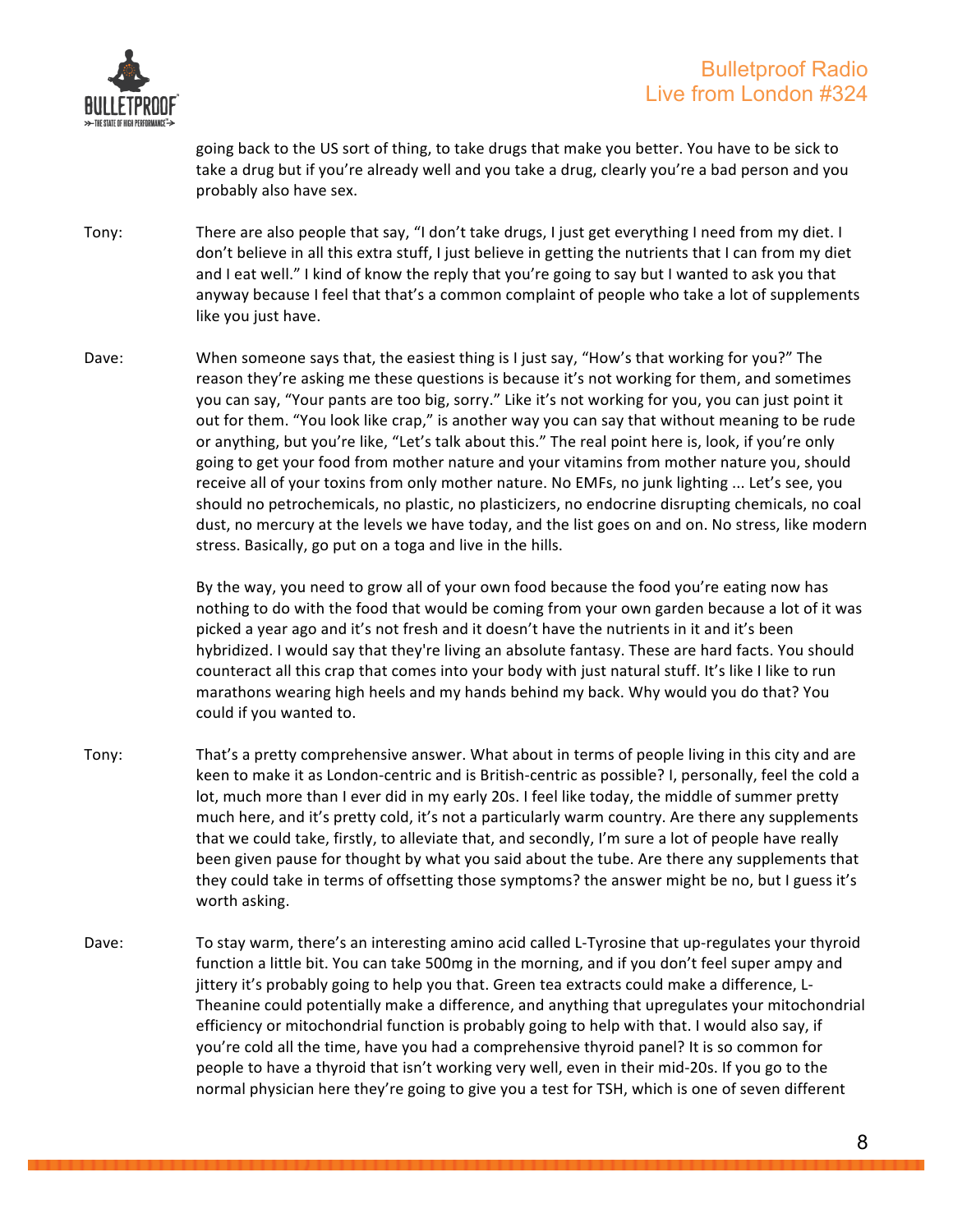

ways your thyroid can break. If that hormone is okay, they're like, "You don't have a problem." You're like, "But I'm cold, and my skin is dry, and I am tired all the time. Those might be problems, Doc." Then you have to arm wrestle them until they agree to order a comprehensive panel, and it's like, "Oh, you're not converting T4 to T3 the way you should, it's not a hormone issue it's a conversion issue." I would say, if you're cold all the time, it's worth really digging on thyroid first and foremost. You may be able to help with just iodine. It's really hard to say until you have the data.

- Tony: Okay, I will. I guess there may be an adrenal component of that as well.
- Dave: There can be an adrenal component and in Chinese medicine they'll just tell you this amazing thing, drink hot tea, green tea not black in China, and wear a jacket. There's actually a belief there that if you're cold all the time, especially when you travel, that it depletes you and that you actually work better when you're a little bit warm. One of the Chinese guys I work with who is trained with ... He can actually sit in the snow and melt a circle around him kind of guy, he was like, "When I travel I always have a jacket and a little cap stay warm especially on airplanes." I like, "You could melt glaciers, dude." He's like, "Yeah, but I don't want to waste my energy on that." So you might just dress warmer.
- Tony: Yeah, that's not quite the advice I was looking for, but if it's all warm. What about mold? that was the second part of the question. Is there anything that we could take to alleviate those issues, bearing in mind sometimes it's the only way that you can get across London and that is to take the tube.
- Dave: Sure. What I would look out there is glutathione which is one of the major detox things in your body, can be very, very powerful. If you can't get glutathione, just vitamin C could make a difference, alpha lipoic acid could make a difference. Those are very limited as to how they'll help you, but they can help you. I prefer ... I make glutathione, you can tell I going to be biased in that direction, but I make it for a reason. Then activated charcoal, which is another thing that I manufacture, is shown, in fact it's in the US military protocols for dealing with people who've been exposed to mold toxins, is one of the things that can bind them. So does bentonite clay, and so does a prescription drug called cholestyramine. I don't think you need to be fearful because that's also not so good for your performance.

What you want to do though is recognize, If I get in the tube and I come out and a half hour later I have really weird sugar cravings that I'm not used to, there's a reason for that. Those sugar cravings are happening because your body is like, "I need to oxidize a lot of really bad things that just happened to me," and it's basically calling out for energy. When that happens, and this is going to sound crazy, have some sugar. When I came out of the tube and I had my eight shots of espresso, I was putting sugar into them. I don't like sugar, I don't even think it tastes good in coffee, it ruins coffee, but I wanted the sugar as a medical substance to give me a short burst of ATP. It makes you feel better, and you have to deal with the side effects of the sugar later, but it's a lot better than feeling crappy when you come out.

You may also be like, "I ride but you but I feel just fine." What's happening there is you're one of the people has really good genes and you don't get an inflammatory response. Here's the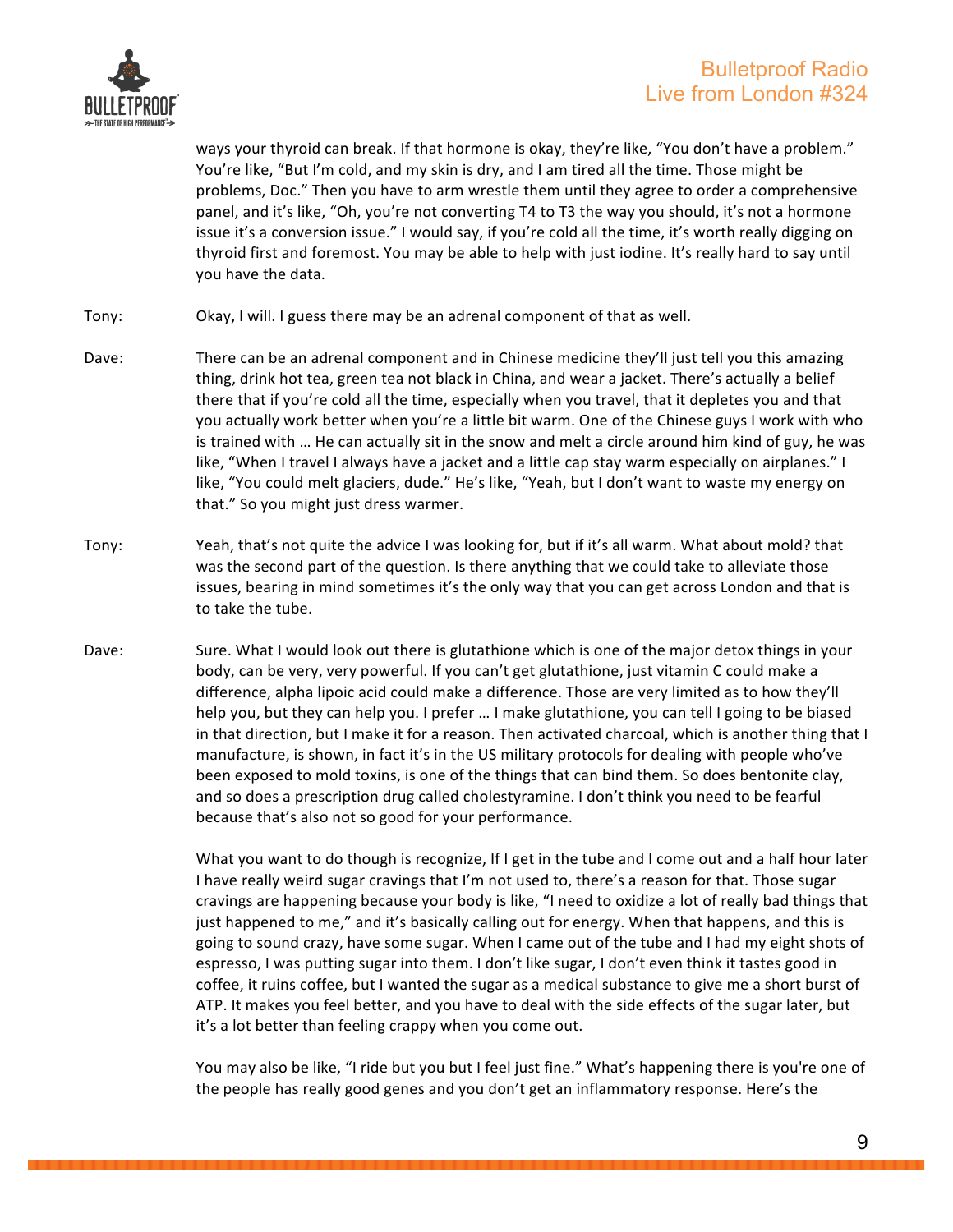



problem, those toxins, they cause damage to your DNA, like oxidative DNA damage. There's two kinds of stress for the body what is called hormetic stress, what doesn't kill me makes me stronger. Remember the Princess Bride in that movie, a little bit of poison every day so that you'll be immune? Mold doesn't work like that. Unfortunately, it causes damage.

If I'm the canary, I'm one of the one in four, and you're the non-canary we both come off, and I might be like, "God, I feel like crap. I want to take a nap and I want to eat a cookie," and you're like, "What's wrong with you?" Well, you're still paying the biological cost for those specific mycotoxins. You're not playing the inflammatory cost that happens because my immune system recognizes things that yours doesn't, so you have an advantage except that you're not aware of it, so you might expose yourself to it every day, which ... I have 1200 studies on the website about OTA and stuff that's found in coffee, and another 1400 about aflatoxin, and there's a whole bunch of other molds. We know these things, that is a technical term. I always want to say bollocks here, but I don't know how to use it so would make no sense. It bollockses you up. See I misused it entirely, but basically, it's bad.

- Tony: I'm glad you mentioned charcoal tablets because one of the things that is Brits really like, we really, really like it and our social life is based around it, is going to the pub. We do like the booze up, most of us. Who here drinks at least very occasionally? Who here doesn't drink at all? Okay, probably 70 or 80% of the people do drink.
- Dave: This isn't representative of the UK at all
- Tony: No, most bars ... Yeah, exactly. If people want to go to the bar without feeling too guilty what is the most Bulletproof drink that they could have?
- Dave: You want good quality vodka, and you can have that with lime or lemon and a little bit of sparkling water or club soda sort of things, you don't want the sugar. Here's the magic thing about good vodka anyway, it's distilled and charcoal filtered which means instead of having your liver and kidneys do all the work, you outsource the work to technology and then you've got the pure substance that came out as a result of that. Unfortunately, it's not all foamy and amazing looking in a big mug, I don't know how to make that happen with vodka, but I suppose you can put it in your Bulletproof coffee.
- Tony: Obviously some vodkas are distilled from wheat. They say all the gluten is gone out of it, but some celiac's won't have wheat distilled vodkas anyway. What would you say about that?
- Dave: I recommend potato vodka for that difference, but here's the thing. 20% of people are sensitive to nightshade vegetables and potatoes are a nightshade vegetable. If I eat potatoes the muscles all along my spine get knotted up and my joints hurt for a week, so I generally don't eat them because the nightshade family has these things called lectins. Many foods have them, but the ones that are particularly aggressive, and lectins are proteins that stick to sugars in your body. The sugars that line my joints are the kind that potatoes like to stick to. When I eat those I'm like, "Wow, I feel like I did when I was 22. Everything in my body hurts all the time." For me, maybe a potato vodka isn't a big deal, except I can drink either kind of vodka and I just got a little drunk from them because, really, they're highly distilled. Unless you are extremely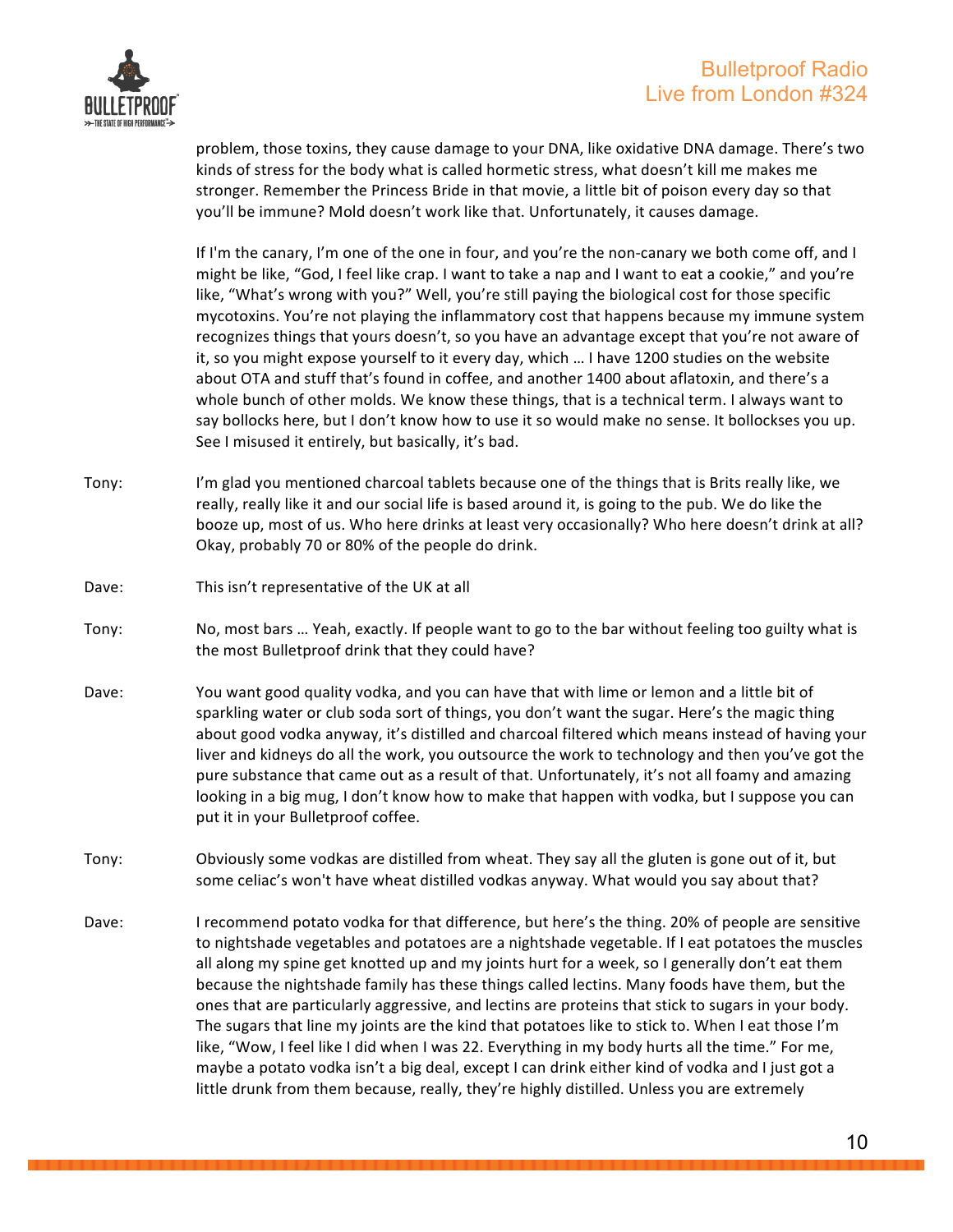

sensitive, I don't think anyone is going to feel the difference there.

- Tony: I was under the impression that tequila was actually potentially purer than vodka. I don't know quite why I thought that, but what would you say about tequila?
- Dave: Tequila is made from agave which is the sexiest new vegan thing. Agave nectar, which is basically high fructose corn syrup for hippies. Here's the problem, these are giant cacti. I grew up in New Mexico, they grow right south of the border there, and there is something like 200 species and only one of them is really fit for human consumption, but they keep overgrowing and overharvesting them. They take all the other species that weren't even that well recommended for it, so when you're getting your agave nectar, blah, tequila, bottom line, it's not really going to matter. What really matters though was the worm organic.

At a certain point, we're talking distilled and filtered beverages, the reason I say vodka is better is they've actually taken more out in the distillation process because there's no coloring left some of the trace compounds aren't there, but for the average person any of the distilled alcohols that are distilled and filtered, pick one you like and you're going to be so high in the Bulletproof spectrum compared to, say, drinking beer. I don't like that answer, that's just how the biology works out. You're lucky here, red wine still has issues with ochratoxin A, the same stuff that's in coffee, but the European limits on the good stuff here are pretty decent. If you were to drink a dry white French wine, or even a French red, the limits are 2 parts per billion, if they actually test the wine which a lot of it isn't. If you're drinking from a high-end vineyard, especially one that uses old world techniques, you're probably going to be okay unless you're allergic to yeast, which tons of people are and don't know. If you drink wine and you normally don't feel quite as good as when you drink vodka, you're always going to have less biological work when you drink vodka.

- Tony: Yeah, you cover alcohol drinks in the Bulletproof Diet Roadmap as well, don't you?
- Dave: Yeah. It's actually a whole separate roadmap, it had to be that big. It's all free on the website.
- Tony: Did you test it all yourself?
- Dave: I did. I went to university in ... I remember at least two or three classes.
- Tony: It's actually really useful, the Bulletproof Diet Roadmap. I, yesterday, was feeling great, and generally consider myself to eat quite healthily, and stopped on the way to work at Sky and treated myself to some hummus. Within about 15 minutes, I felt the inflammation. I thought, "I'll check the Bulletproof Diet Roadmap," and you talk quite a lot about chickpeas and how inflammatory they can be. I know it's quite random, but a lot of people would consider hummus to be relatively healthy, why is it so inflammatory?
- Dave: Okay. There's two plates in front of you one is full of guacamole and one is full of hummus, why would you ever eat hummus? I would say go for the guac. The reason is these are legumes, they're full of these lectins. They are actually different lectins than the nightshade ones, but for a lot of people, way more than is acknowledged, they cause problems. The other issue is that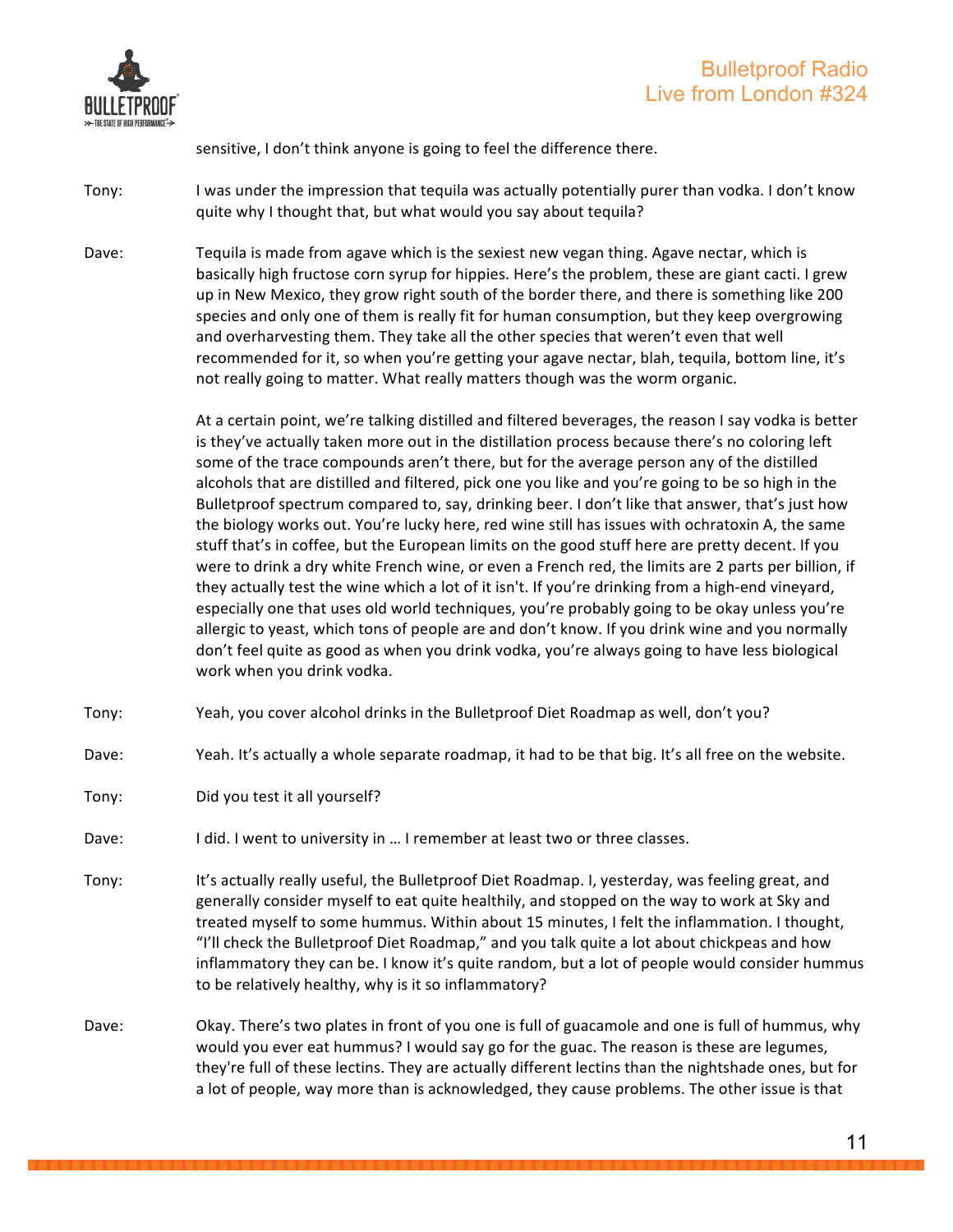

they have storage and contamination issues. When you take something like a relatively high protein bean and you soak it, like you would in order to make hummus, what happens during the soak time? Normally, you get microbiological activity. You get bacteria, and you can get a yeast or a fungus growing. One of the things that is a well ... Isn't even talked about in the wine industry or the coffee industry, but it is something that I do test for, is called biogenic amines.

These are things like histamine, is a biogenic amine, tyramine is one. You've heard of cheese migraines? that comes from tyramine. For some people getting a little bit of that, because you've soaked these things for a while and then you blended them up, and then if you're getting them from a container in the grocery store, after you've made a perfect Petri dish, you got some bacteria and all from the air, you've got some moisture, you've got some ... You blend it up and then you just let it sit there for a while. It's not surprising you get that effect.

Same thing, you go to one of these raw vegan restaurants ... Here's what I always do when I go there. If I'm going to eat one of those desserts that taste delicious but probably have agave and honey in, like I'm not having any cards today or whatever but it's going to taste good, you just say, "Did you make it today?" If you eat that you're going to feel great. If they made it two days ago and you eat it, you should expect to feel a little bit zombified and to have food cravings afterwards and it's because of what happened between when it was made and when you ate it. This whole food safety thing, it actually really matters.

- Tony: Just one more question on food. I think for a lot of people it would seem to be a small leap between putting butter in coffee and eating cheese, but cheese is, on the Bulletproof Diet Roadmap, pretty much the worst thing. Tell us a little bit about cheese. I ate quite a lot of it last week, and then afterwards I thought, "Maybe that didn't quite agree with me the way I thought it did."
- Dave: You could eat American cheese which would be even worse. Processed cheese food. "Cheese food product" it's called on the label. Truly. That's just weird chemicals and whatever residue is left over after real cheese. Here's the main ingredient of cheese, it's caseine, which is milk protein. That stuff is highly inflammatory, and it does correlate with levels of liver cancer, and I generally recommend most people avoid casein as much is reasonable. There are trace amounts in butter, some people who are truly sensitive have to have ghee instead of butter to remove casein, but when you minimize the amount of casein you get, you feel much better.

There's also ... This is what happens in cheese. You have a set of nutrients here, there's milk, and you have some enzymes, and then you have some bacteria, and then some yeast or some fungus, depending on what kind of cheese you have, this nice blue veiny thing. And then warfare starts. Since neither one of them has knives and guns and things like that, what they do is they start making chemicals to basically kill the other one and then you eat what's left when there's smoking rubble and one side is left. There's a lot of weird compounds in there that aren't wellrecognized. One of my favorite ones is Roquefortine C, Roquefort. There's actually a mycotoxin called Roquefortine C, and we know it's bad for you. It's like, "You can handle it," and actually, you probably can handle it.

Dependent on your biology, you'll handle it better or worse, but I have this crazy idea with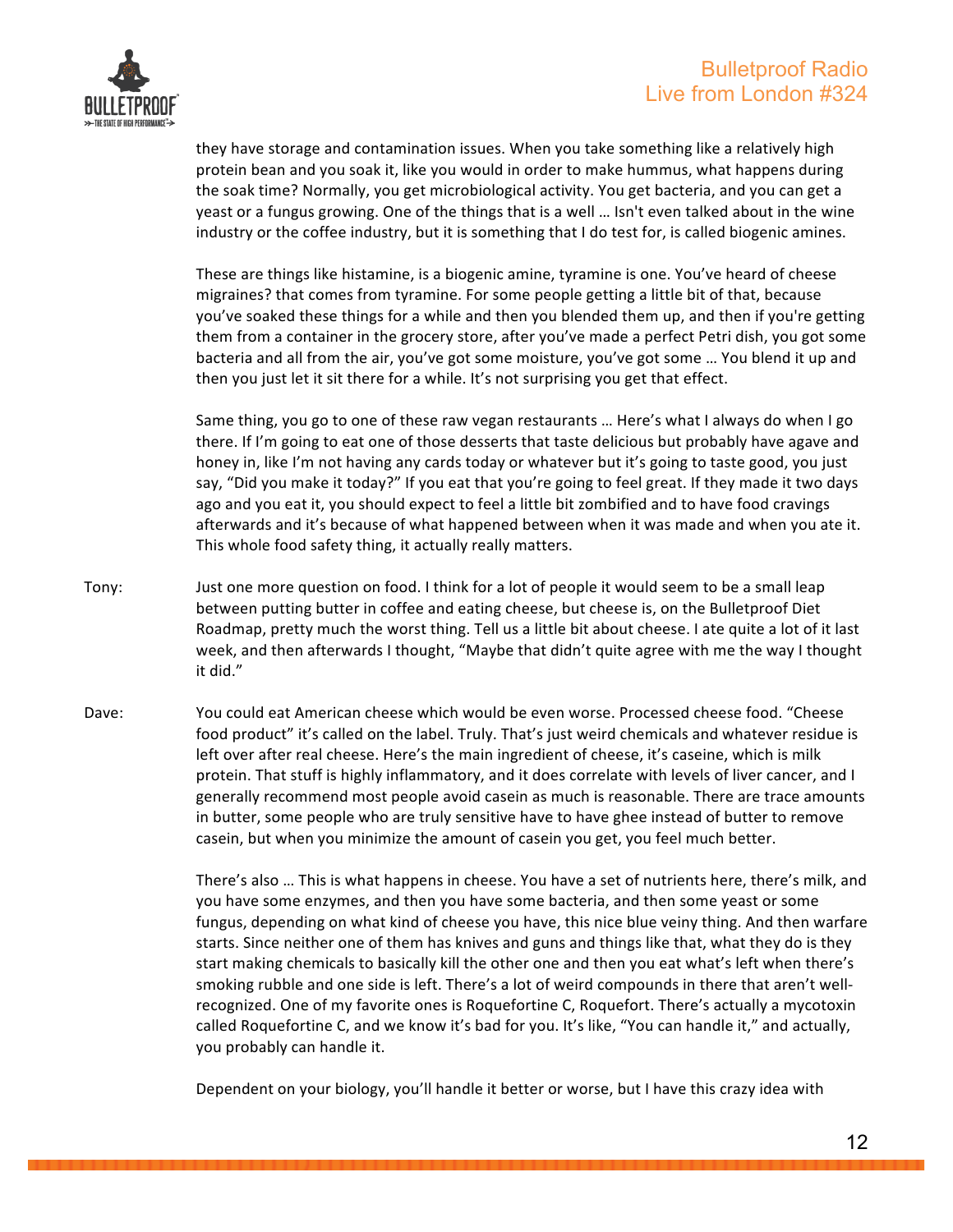

Bulletproof that handle as few things as you really need to handle, so why do you want to handle that? it could be because I like stinky cheese on my salad, at which point, great, acknowledge that you're not only doing something good with the cheese and say, "All right, fine, I'm going to deal with it. I will take some charcoal, or I'll just be tired, or maybe it'll have no effect at all because I've identified that stuff isn't a suspect food for me, I'm totally fine with it." Most people I know who give up cheese for a couple of weeks, they think clearer, they have fewer food cravings, they have less muffin top, their skin looks much better, you can see it in the skin most of all, and it's a subtle thing. It's like, "I had this cheese, I feel fine," and then check yourself one day, two days, three days, four days later as different layers of inflammation unveil themselves.

I will tell you, I have kids and I live on an island where literally the cows that I eat, eat the grass from the front part of my farm, so I'm as local as you can get. Maybe once a month, I'll make Bulletproof pizza. I will use grass fed, local cheese, and I'm still somewhat sensitive to it, but I can tolerate that reasonably well, but every time I do it, the day after my thinking isn't as good. It's not like my thinking isn't pretty good almost all the time now, I've dialed that in. I used to have brain fog all the time I couldn't remember words, what was I going to say, why did I open the fridge, where are my car keys, all that stuff has become effortless for me. It just doesn't happen even if I only got three hours of sleep or something, actually, like I did last night, I'm totally fine. I can bring it. If I have cheese, a couple of days later, I'm just not ... I'm 80% there, but I'm not 100% there.

it's that nuance, when you start paying attention to, "Wait a minute. Why do I feel like this right now?" That really can instruct you a lot. No one told me 20 years ago, when I started taking notes on this, that what I did four days ago could have an impact on me. It drove me nuts for years. I thought I was fine on gluten, so I would eat gluten on one day and the next day I was really fine, but the day after that, I was really not fine. To know there's a lag time when you eat cheese is kind of important knowledge that hasn't been out there.

- Tony: That's quite hard to track isn't it? I did want to ask about tracking. Who here tracks in some way some aspect of their lives? just put your hands up. Okay, so most of us. Who here is wearing a tracker? Not that many. It's quite hard to track, as far as I have found, I'm a bit of a tracking geek and I've got a feeling my obsession with tracking isn't necessarily healthy. In terms of being able to track something like, "I ate cheese and a two days later I felt bad," I haven't found anything that does the job particularly well. Have you got any recommendations for tracking?
- Dave: There's a free app called Food Detective, it's one that Bulletproof developed, and it's free because it's actually important stuff. What you can do with that is shortcut a little bit. If you're truly sensitive to a food, you use this app in the morning, it gives a baseline heart rate. Not heart rate variability, just heart rate. Then you tell it what you ate, and you get your heart rate before and after a meal. If there's something in a meal that you're sensitive to, it's going to raise your heart rate by about 17 beats a minute within 90 minutes after you eat. You could use this, which is maybe less of a tracking thing, but maybe more of a detective thing.

I advise people to track what you hack. There is something called exposome, and this is a word that was invented maybe seven years ago. This is a set of all the environmental things around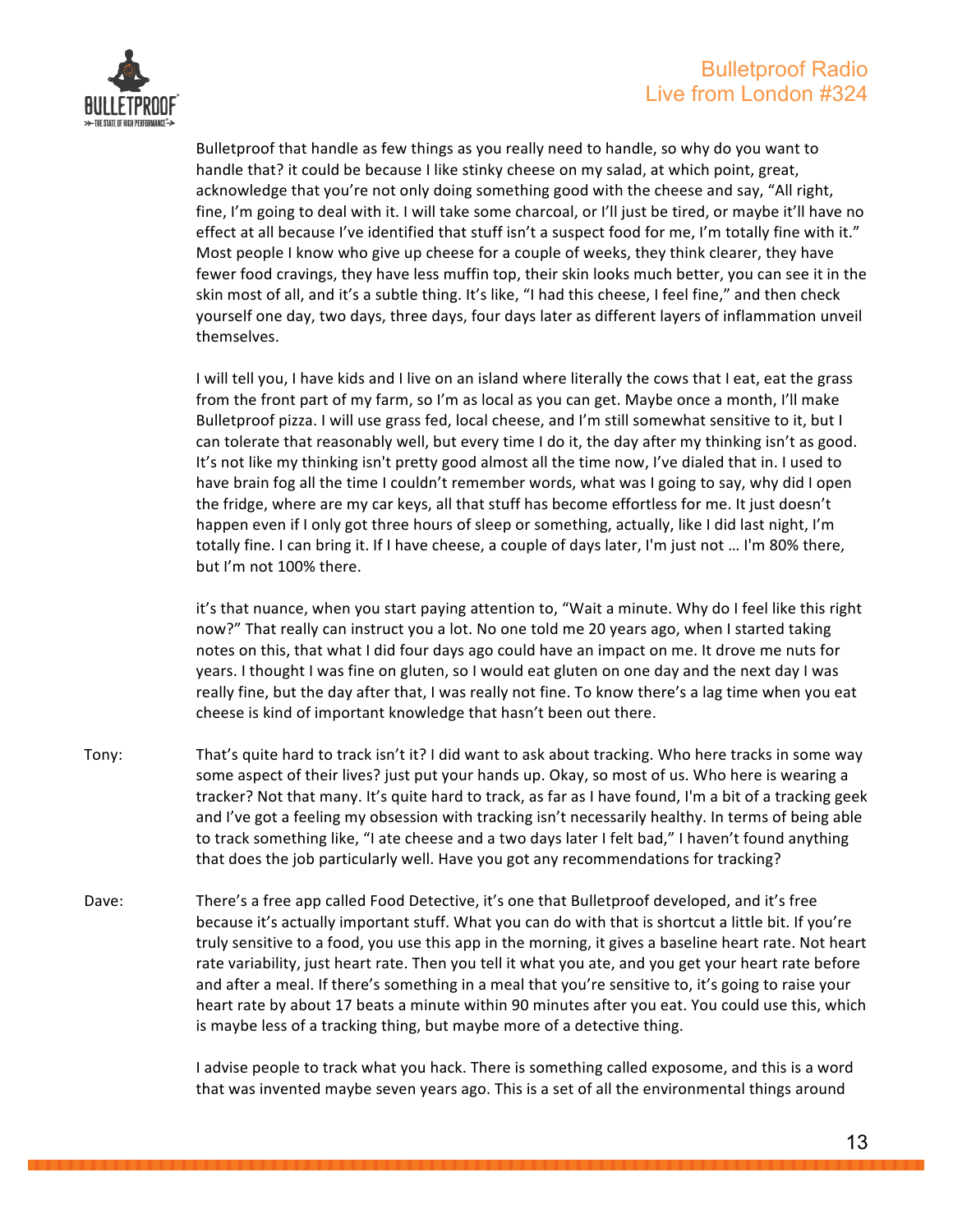#### Bulletproof Radio Live from London #324



you that you're exposed to over the course of your life. It's thousands of time bigger than the human genome. Because I have no idea if the planetary alignment really makes any difference or not, but it's something you're exposed to, and if you want to eliminate that variable, you might want to pay attention to that.

The idea of tracking could be really misleading. You know why cholesterol is so feared? because it was one of the first things we could track and blood, so we obsess about cholesterol even though it turns out it wasn't that terribly useful after all. I get these, going back to the skeptics, "You can't change more than one variable." I'm like, "That's a laughable statement. Everyone is changing tens of thousands of variables a day, you just don't know what they are. What path did you take to work today? does that affect your drug trial outcome? no one knows because no one ever tracked it, but it wasn't the same every day." This idea of only changing one variable at a time is laughable, and it doesn't work when you're testing supplements. You want to be attention to that when you're tracking.

It's better to pick a goal and say, "What are the variables that I can think of that might affect the outcome?" and just focus on that one outcome and change all of the variables that might do it until you get what you're looking for. Then you can zoom in and change five or ten things. If you were to try every supplement on the market for one month to see which one worked, two things would happen. One is you would die before you tried them all. The second thing that would happen is that you would probably miss a lot of the things that are multifactorial.

The biohacking approach is, "I wanted to change X. Why don't I take every supplement that, in the study, can change X and see if I get where I want to go and then back off?" My first several years of trying to change things biologically, only one variable at a time, and it's a hopeless, fool's errand. It doesn't work, and it's a lie to yourself because you already changing every variable every day. You just aren't paying attention to them.

- Tony: I tend to think that some of the tracking devices that are coming out now actually would almost have a detrimental effect on your life because of the lack of focus that comes from wearing an iWatch that tells you every time you get a Whatsapp message when you could be going more in depth into whatever you're doing you agree with that
- Dave: Absolutely. I was CTO of Basis, a wristband company, the first one they got heart rate off the wrist the way that Apple watch does now, and Intel bought that company for \$100 million. I can tell you categorically that the type of information that you're getting from those watches is very suspect. It's suspect because, calories burned, I read a post naming studies. 50% of the calories you burn have nothing to do with how much you move, so how are these watches doing that? What is useful is did I move more or less than yesterday? that's a useful data point, but the calorie count is just pure fiction. It has no basis in reality. If you look at the cost of interruption, I spent 10 weeks of my life with electrodes glued to my head doing the 40 Years of Zen program and things like that, I've had my own EEG at home since 1997. When the phone rings you absolutely see, you go straight into fire or flight, you go into beta right out of alpha, right out of theta, all the places where intuition, and creativity, and calm focus come from. Every time an alert comes through, it basically kicks that part of your meat operating system, what I call the Labrador brain in the book. It says, "Look, threat, right now," and this takes you out of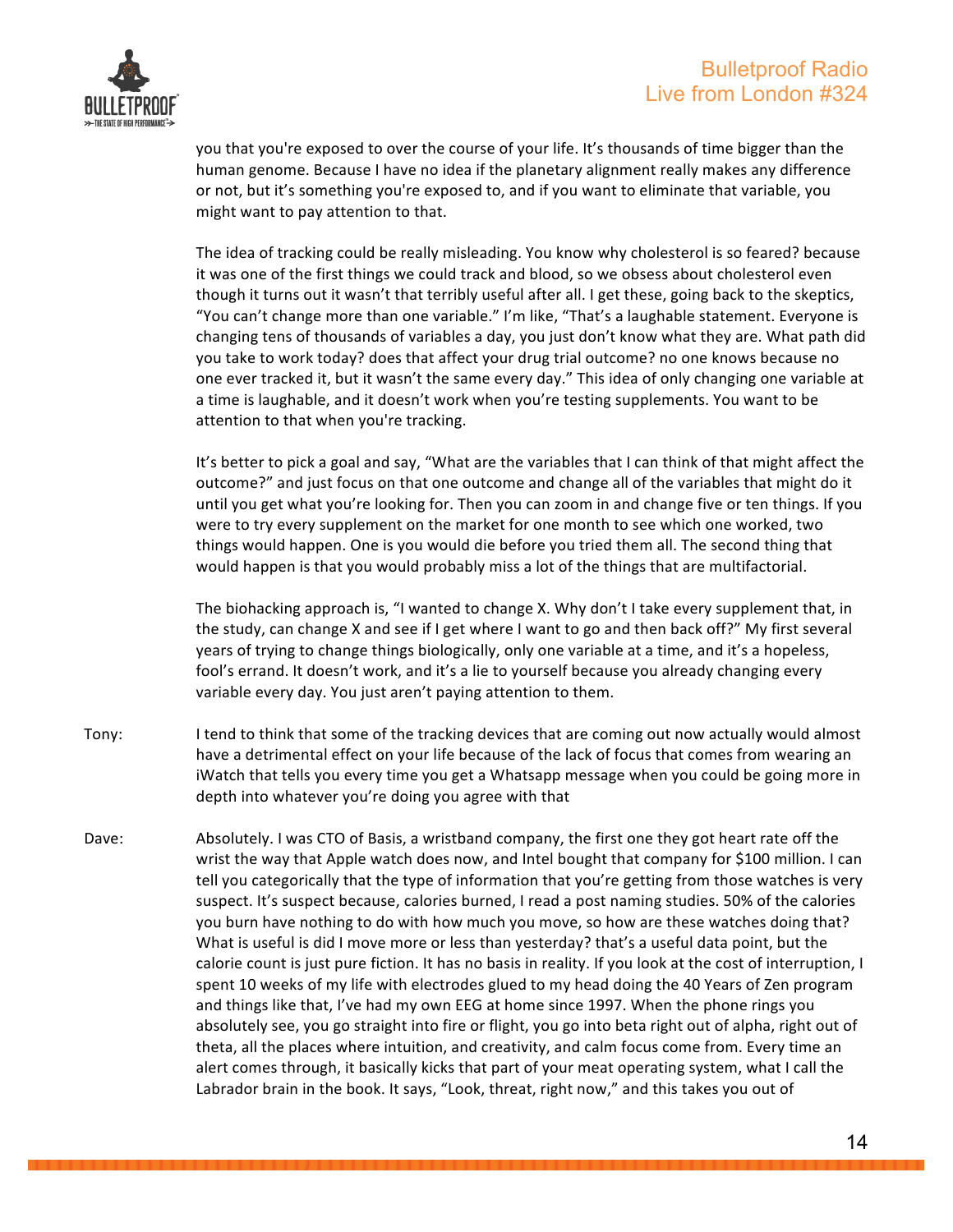

productivity mode, out of focus mode.

I turn alerts off on pretty much everything I think I get text message alerts but almost no one texts me and I would turn those off if everyone started to text me. I don't get any email alerts. If my phone rings, I will get that alert although I probably won't answer it because I'm likely on a call already. When I'm not on calls, I put my phone in airplane mode because I really ... If you don't have an appointment, you probably can't reach me unless you're my wife.

- Tony: It's just good for the important parts of the body to have it in an airport mode isn't it?
- Dave: It's certainly not going to harm them to have it in airplane mode.
- Tony: Let's just check has anybody got their phone in the pocket and it's not an airport mode at the moment? just put your hand up. It's okay we won't judge.
- Dave: Here's the thing, look where my pocket is. Notice my pocket as far away from the important stuff.
- Tony: You buy trousers, that's good.
- Dave: Hashtag biohacker pants.
- Tony: One thing I've asked everyone on this podcast is what is one book that you would recommend that's had a really profound impact on your life, and one tip for living with more energy, vitality, and motivation. One book and one tip.
- Dave: One book and one tip. It's hard to pick just one book because I've read thousands, and a lot of them are boring biological books, but let me go back to the book that I read when I was 16 called Think and Grow Rich by Napoleon Hill, kind of a classic. The reason I'll go back to that is they tell you to set goals and focus on them every day, real basic biohacking stuff. It's not biohacking at all, but I wrote this goal down and I said, "By the time I'm 23, I want to have \$1 million." Why? Because I thought \$1 million would make me happy. Turns out there's not much correlation there. No one told me that. I can tell you it categorically didn't work because I made \$6 million when I was 26, but I didn't make \$1 million when I was 23. Still, I thought it was a good book. It actually really affected my career.

I would just say if you're reading that book, or any of the other books like that, the latest book that's worth reading is the Code of the Extraordinary Mind which just got published by Vishen Lakhiani. A really good book that has some of that kind of stuff and some more modern stuff in it. What will happen is you can get what you ask for, and the same thing goes when you're tracking yourself. If you're tracking calories, "I'm going to eat less calories today," you're going to get what you ask for. You're going to have less energy. Just make sure that you're very, very conscious and aware in the language that you use when you're setting a goal because if you set a biohacking goal, or a life goal, or a success goal, or whatever it is, your body is stupid and it might interpret those goals very literally. Make sure you run it through the logic filter as well as oh-that's-what-I-thought-I-meant kind of filter.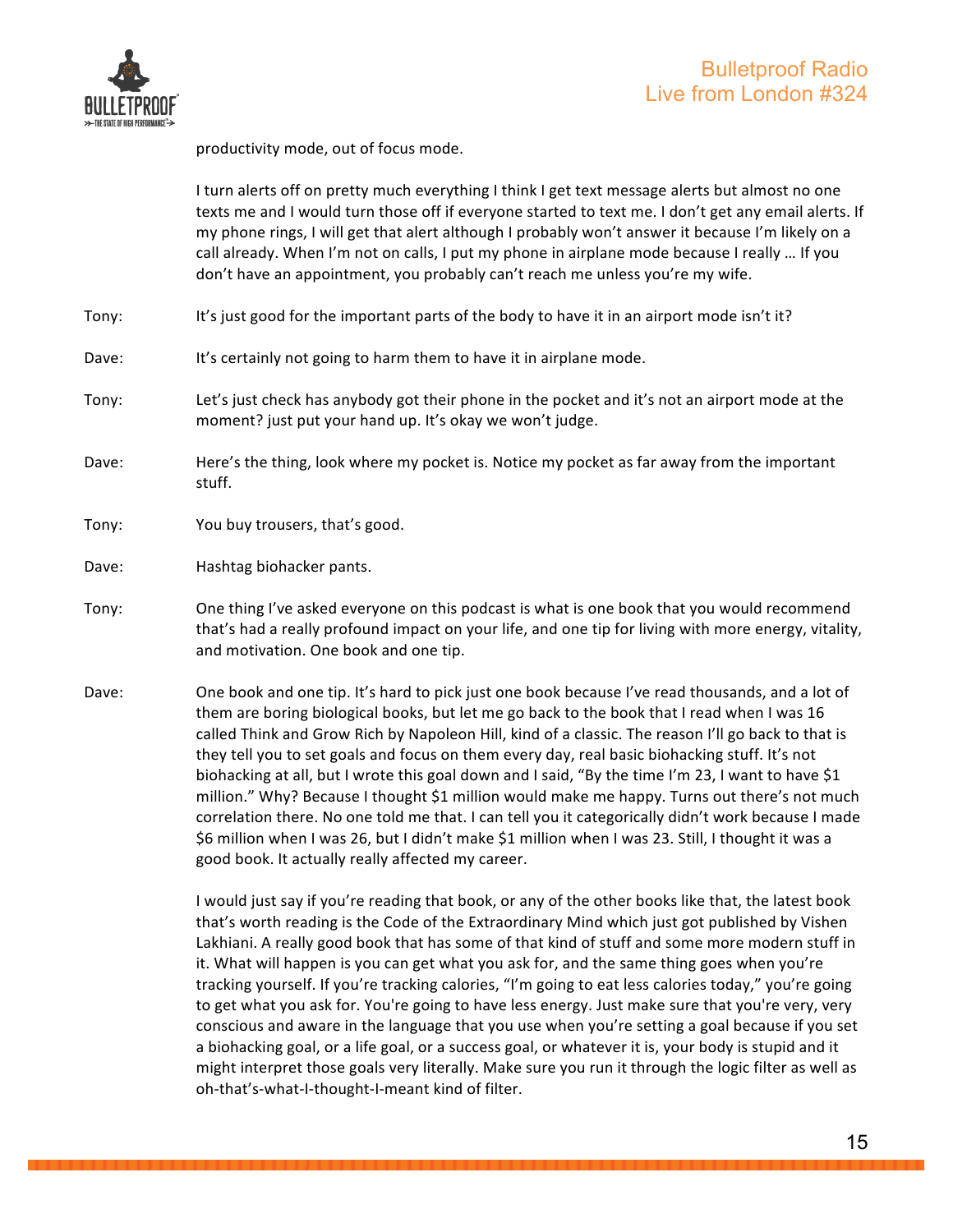

### Bulletproof Radio Live from London #324

#### Tony: What about one tip for living with more energy and vitality?

- Dave: Probably the easiest thing to do is to get higher quality sleep. This is going to sound a little bit weird, but healthy people need less sleep. If you want to get good quality sleep, doing anything that makes your biology work better is the right approach. If you need 10 hours of sleep at night, your chances of dying of all-cause mortality are much, much higher than someone who sleeps six hours a night. That actually is a symptom. It's okay that you're getting 10 hours of sleep to recover, but you need to start looking at that really carefully. If you just have to have eight hours of sleep, maybe that's all right, but actually, a need for lots and lots of sleep, unless you're doing something like heavy workouts every day, you're a professional athlete or something, there is something not right in your biology. Pay attention to the quality, not necessarily the length of your sleep. That's probably the biggest thing you can do.
- Tony: I'm sure I've heard you say before you only sleep six hours a night or less?
- Dave: Let's see, I do track that, it's probably the one tracking thing that I do that's pretty straightforward.
- Tony: What do you use to track it?
- Dave: I use an app called Sleep Cycle. In the last 1178 nights, my average time was six hours and one minute. It's trended up by one minute in the last year.
- Tony: I feel like there's some sleep experts who would say it's not enough.
- Dave: Do they look tired?
- Tony: Ladies and gentlemen, we're going to take a little break there. Think of your questions that you would love to ask Dave. Obviously, the bar is open for vodka and tequila, but not beer. You can also mingle at the back, we've the stalls you can obviously go and collect your Bulletproof goody pack whenever you like, they're all at the back. We'll come back in 15 minutes time with the Q&A. Give it up for Dave Asprey, ladies and gentlemen.
- Tony: We are ready with our second part of our podcast. Who has a question for Dave? I feel that this man with a red shirt has been so enthusiastically sticking up his hand. Shout out your question and we'll go for it.
- Ocant: I will stand up and shout it out. Dave, you talked about high-performance could you say ...
- Tony: Okay it's a question about low performance and how to react when you don't feel like you're acting optimally at high-performance, and what's your name?

Ocant: [Ocant 00:42:58].

Tony: Ocant.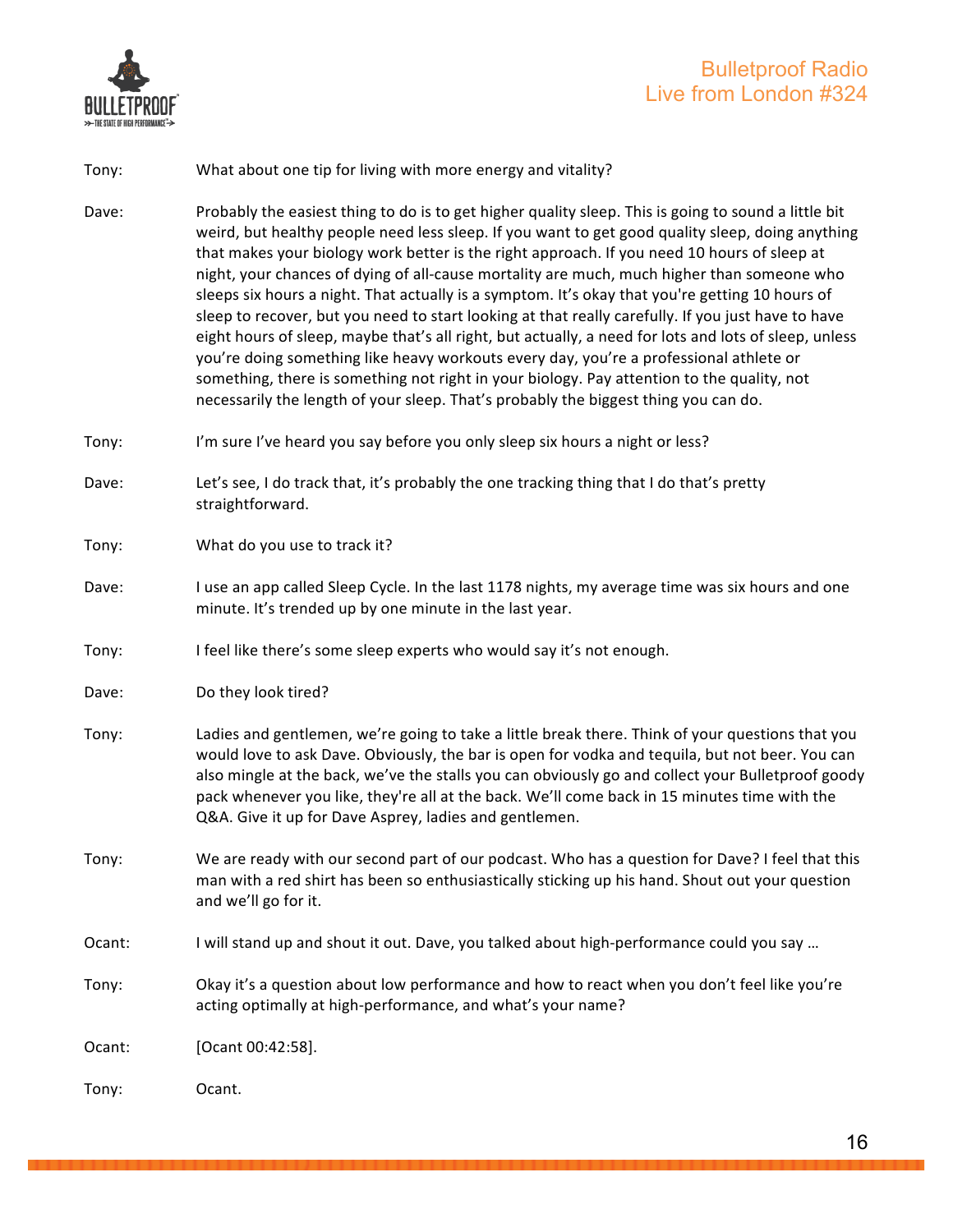

Yani: My name is Yani.

Tony: Johnny?

Yani: Yes, close enough.

Tony: Very polite as well. Dave?

Dave: Recovery is one of the highest performance activities you can do. If you're postsurgical, or you have something you're working on and you have massive adrenal fatigue, the state of high performance you're going after is high-performance rest. Sleep quality is high-performance sleep versus low-performance sleep. If you are in a place where you hurt yourself in an athletic event or something like that, the exercise recommendations are going to change, and this is going to sound a little bit weird, but working out really hard when you're sick or when you should be recovering probably isn't going to help, so number one back off. Number two, that whole thing about cyclical ketosis is really important. You probably are going to benefit from having moderate, non-sugar carbs at least some of the time, and there's good evidence for that. There are people who recover just fine on pure ketosis, however, I think if you test them both you figure out which one works pretty well.

> Some of the supplement things are very different if you're dealing with injuries or post surgical stuff, depends on where the surgery is. A lot of the stuff that I like turmeric, vitamin E, fish oil like DHA or EPA or krill oil, they make you bleed. That's a good thing if you're four days after a surgery or six days after, depending on how deep and what they did, but if it's right before surgery I don't think your surgeon's going to be that happy when they poke you and you leak everywhere. What I think you want to do there is look at recovery and rest as some of the most important things where you can modify your performance. Those are not low-performance states at all. Performance doesn't mean you're moving, it means you're doing whatever you're doing better. At that point, all you're doing is getting unsick or recovering from a major trauma, which is surgery or something else.

- Tony: Super stuff. We've got three or four seats here and two there if anyone is milling around and wants to come and sit in the front, you're very welcome to come down here. The chap who is perched on the table thing over there with a black T-shirt. What's your name and what's your question?
- Francis: Thank you, I'm Francis. How many times have you been asked ...
- Tony: That's Francis asking the top three things for high-performance.
- Dave: I've never heard that question. The top three things to kick the most ass. I actually give different answers each time because you've got to mix it up a little bit. This will be a funny answer, I've never answered it this way, but there's three voices in your head and there's one answer for each of those. The three voices in your head are there to keep the species alive forever, and if you were to design an animal that wasn't very smart, you'd just have to have these three things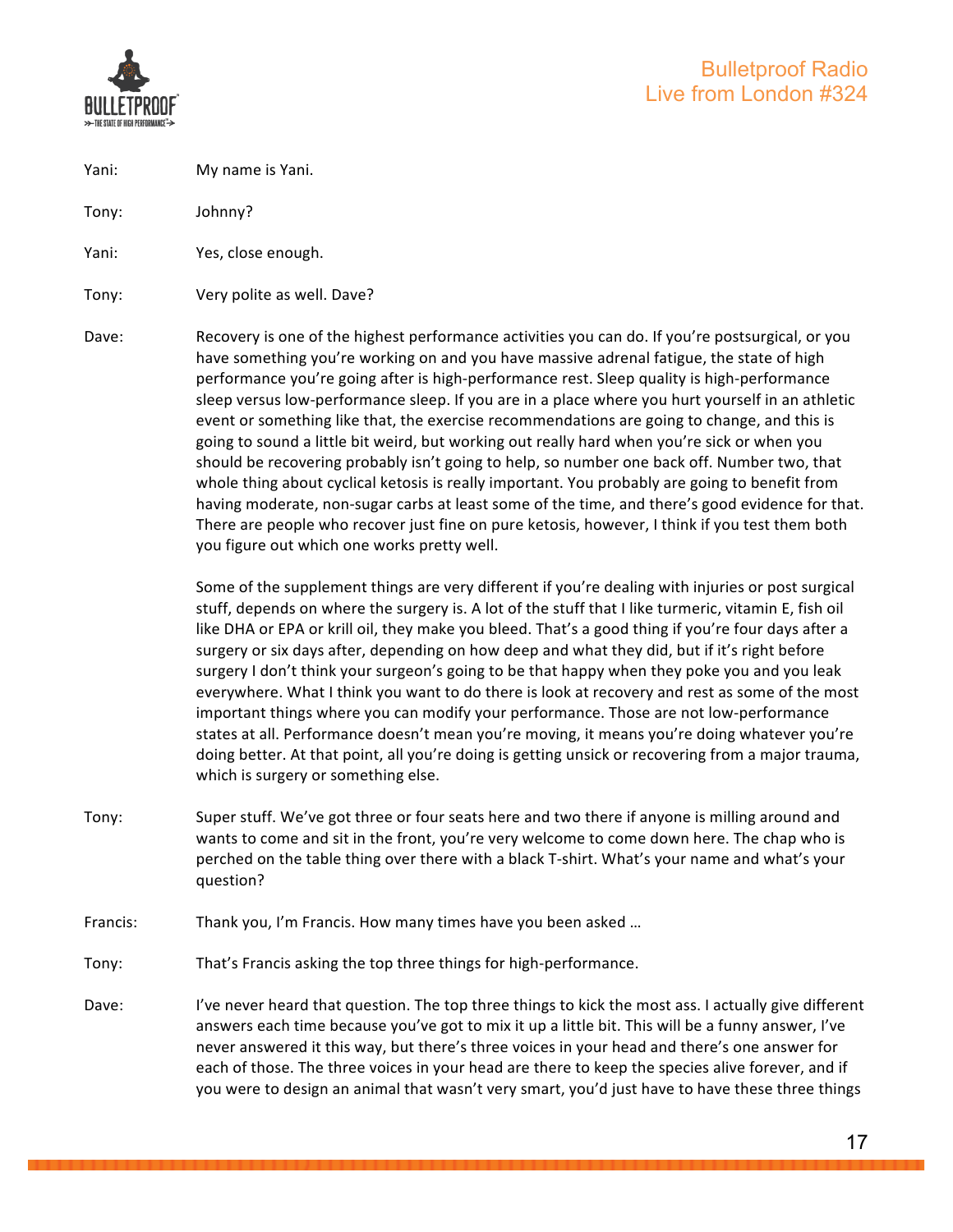



in there and you would have a species that would go on until the meter strikes or something.

The first behavior is run away from scary things that might eat you, and that's pretty good. The second one is eat everything so you won't starve to death. The third thing is have sex with everything possible to make sure the species reproduces. Now, this is the Labrador brain, if you've read the book, and these are the core operating principles of your meat. The very fiber of your being, that's what you're wired to do because you don't need your monkey mind in there at all to survive as a species. We can have all sorts of bad things happen, and we'd still probably have really stupid humans a while from now if we could just do those things right.

That means that the top three things you can perform better is to own each of those voices in your head so that instead of having the dog that jumps on you and humps your leg and slobbers on you, you have what's more of was a service dog inside of your head where it sits and it behaves and you put a piece of popcorn on its nose and it won't eat the piece of popcorn until you tell it to eat the popcorn, and it doesn't hump anyone's leg unless you tell it it's okay and it's going to be fun, and things like that. It comes down to understanding that those three urges are actually not you, those are your meat. Having that perspective really gives you that ability to say, "All right, that's a behavior, it isn't a weakness. It's actually a built-in behavior that automatic. Now that I have awareness that it's automatic, I then can take control of that behavior and I can train my nervous system the way you would train a dog." When you do that, you'll find that you can perform better at every single thing you want to do and you don't even have to drink coffee to do it.

- Tony: I know you mentioned heart rate variability, you did that today, is that something that can help with that?
- Dave: Yeah, for the run away from scary things heart rate variability training is one of the ways to do it. For the food thing, all you need to do is get your blood ketone levels up to 0.5 and your ... There's two hormones that change. One is called ghrelin, which is I'm hungry all the time hormone, and the other one is called CCK, which is actually by Calvin Klein. CCK is the fullness hormone. 0.5 is below nutritional ketosis. Can Brain Octane oil, in most people, bring your levels up that high before it causes disaster panics? Yeah, because Brain Octane actually doesn't cause disaster panics very easily. NCT oil does cause disaster panic quite easily, but Brain Octane has a very different effect and it's much more ketogenic. If you can get your ketones up just enough, there, the dog stops trying to eat everything because it's like, "I'm too full to eat everything." It stops running away from everything because you've trained it to sit. All you have to do is deal with that third one. That's a longer discussion.
- Tony: What questions have we got here? Lady in the front row. What's your name and what's your question?
- Kate: My name is Kate and I don't tolerate caffeine very well ...
- Tony: The question is Kate doesn't tolerate caffeine very well. She is wondering if she can get the same benefits from decaf as from the normal Bulletproof coffee.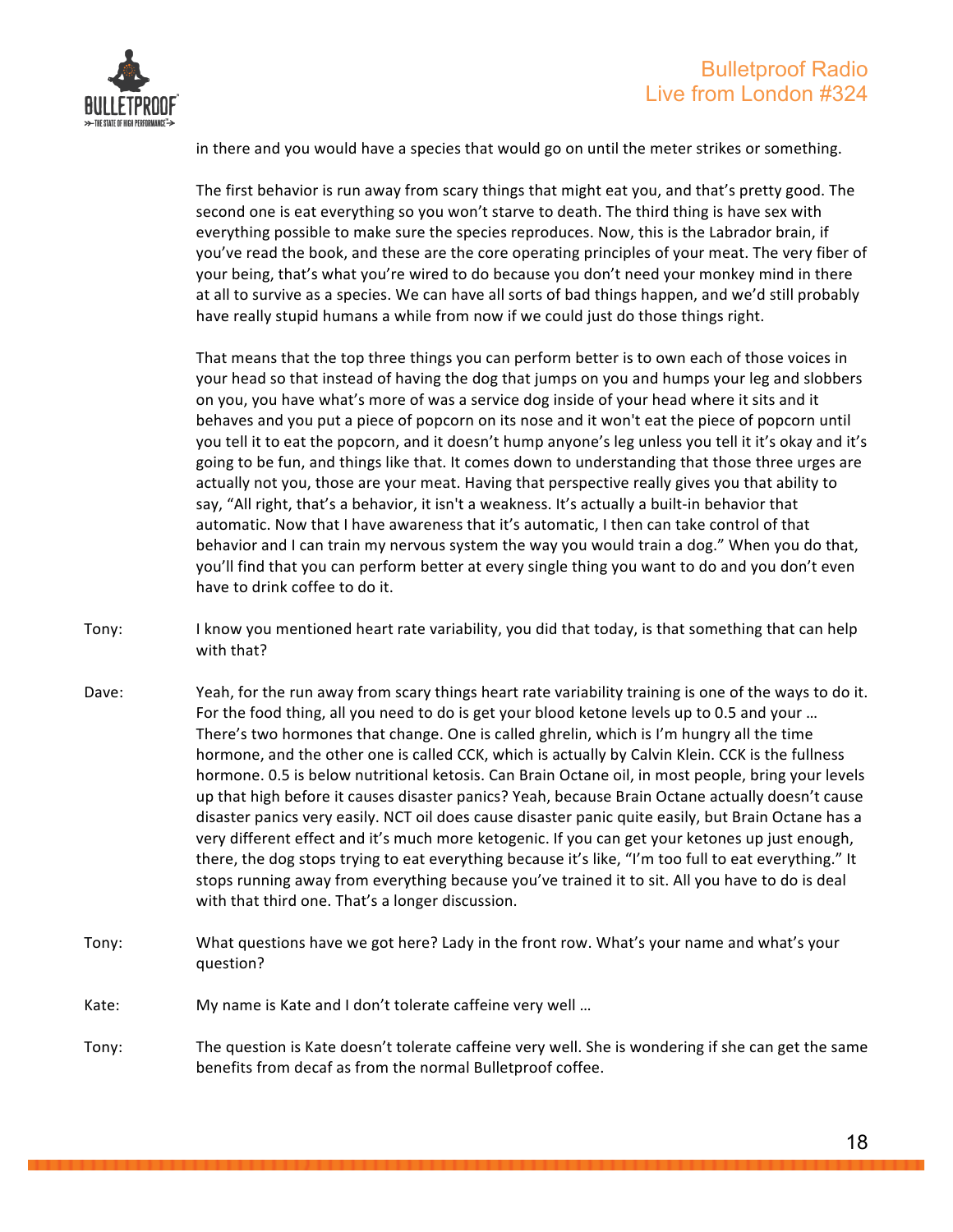

Dave: I would have phrased that as, "Kate is weak." Just kidding. In most of the studies about the benefits of coffee, they are based on polyphenols, decaf works just fine. In fact, what I've been doing for about the last year, I was going to talk about this at the conference, but I've intentionally upped my coffee dose. Bulletproof coffee has different it's called pharmacokinetics, which is the delivery system for trimethyl xanthine caffeine. When you mix it in with Brain Octane, with butter, when you blend, it you're doing all sorts of things that affect how that is absorbed by the body. It turns out that if you do that with just a normal coffee that's caffeinated, you're going to want less coffee than if you drink normal coffee where you drink it and you crash, then you drink it and you crash all day.

> I could drink 5 cups of regular coffee because I had to, but I don't really want to drink 5 cups of Bulletproof coffee even if I'm drinking a black because it's just too much for me. I usually have two good size cups of coffee. I'll have one in the morning and a couple of shots of espresso. At lunch, I just pour Brain Octane on my food if I'm going to have lunch. On a day like this where I'm traveling a lot, I might have two Bulletproof coffees, but at home, I have three more decaf coffees because the benefits stack up in studies from decaf.

The problem with the decaf is that, even here where there are some standards, they're not that tight, but there are some standards around one of the 25 molds in coffee that I test for. They're twice as high for decaf coffee, and because decaf coffee is always moldier because they would never use good coffee to decaffeinate it because it ruins the flavor. When I make decaf, we use lab tested coffee and then we use a Swiss water process and carefully control humidity. The Swiss water plant is very near to where I roast so we can do this high quality, low toxin decaf.

I actually react really poorly to decaf coffee, much more so than caffeinated coffee when it's just run-of-the-mill. Even if it's really good tasting, high-end coffee I get a lot of anxiety from it, physical anxiety, from the mycotoxins in it. I would just say be careful with the decaf you drink, but you get more benefits and more polyphenols.

there is emerging evidence you need two grams of polyphenols a day, which is quite a lot, and I actually can't tell you off the top of my head how many grams of polyphenols are in a cup of coffee but it's on the order of 100mg or something like that probably depending on brewing technique.

Tony: Good? Great. Right, who've we got? Lady there with her hand up.

- Natalia: Hi, my name is Natalia and I would like to know how to ...
- Tony: Natalia wants to know how to maintain positivity or and you said a positive charge.
- Dave: I had to determine whether you are talking about electrically grabbing myself, I want to keep a negative charge by my side, I don't want to keep a positive energy to get you there. There's something I do with my kids every night, and it's really, really important. What I do is I sit down, they're six and nine, and I say, "Tell me something you did today that was a win." A win is something that you actually worked on that happens and then I go, "That's awesome. You did it." The next step is, "Tell me something that's a fail." A fail is something you worked on that you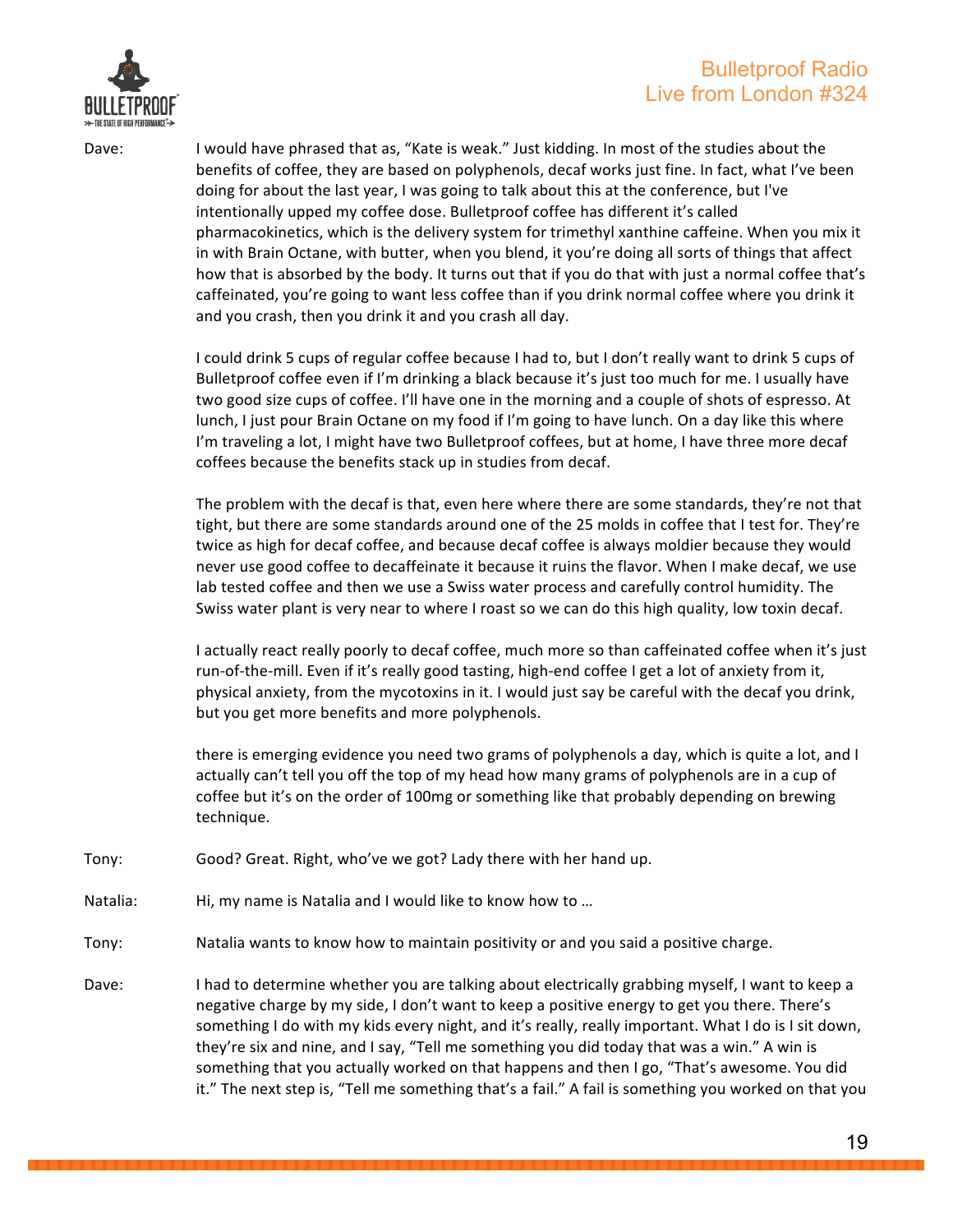

didn't get, and we celebrate that even more because that means that you learned something because you were pushing yourself because if all you have is wins, you're not trying very hard. That completely removes the fear failure from my kids because they actually get praise for failure. I do the same thing with my employees, not quite at that level, but even in my own internal dialogue it's like, "This didn't work, won't do that again."

From there I go on to, "What's your act of kindness for today?" You find one thing that you did that day where you were actually kind to someone. I met some homeless person in France yesterday. She was out at 11 o'clock at night with the baby. She could've been out with a baby just because she knows she'll get them a sympathy, I don't really care, it still sucked. I gave her whatever, I don't remember what currency was in my pocket, but it was a lot more than she was expecting. It didn't change my life, but it might've changed hers. There, I got my act of kindness. I also tip heavy because I'm in a place in my life where doesn't matter if I throw in an extra couple of whatever the local currency is, but it actually matters to the person serving the food. Or you hold the door, or you put someone's luggage out, it doesn't really matter. Just recognize that you did something kind every day.

then we do three gratefuls and these are three things that happened that day that you are grateful for that just happened that you didn't plan, you didn't strive for, you didn't try for. I don't believe it's possible to have a negative attitude on life if you focus on gratitude every night, and maybe every morning if you're feeling really crappy. If that doesn't work, heart rate variability training. For me, 10 weeks of having electrodes on my head during 40 years of Zen style training learning when I'm lying to myself, pretty much anytime it's a negative thought I'm like, "There's my ego again. Go pump that leg over that ego, I've got shit to do." You just recognize what's you and what's not you. The negative stuff that you're recognizing as, "I'm not feeling positive," that's actually your meat operating system betraying you. That's my perspective.

- Tony: Awesome. Who next? This man here.
- David: David again. You push a higher fat diet and as there's a lot of debate ...
- Tony: It's David asking about high-fat and recent debate over ...
- David: APOE4.
- Tony: Yeah, that one.
- Dave: I would say that the science isn't in on APOE4 but there's some really interesting discussions. When people talk about high-protein or high-fat, it doesn't mean anything. The same thing as plant-based and vegetable-based. For instance, my favorite animal-based protein is snake venom, so clearly all protein is deadly and you should never eat at. My favorite vegetable protein is sarin nerve gas, which is actually a lectin, so you should never eat those either. When someone says high-fat diet, "that's a high-fat diet fad," they almost never talk about specific fats, and when talking about high-protein they don't talk about specific amino acid ratios or di and tripeptides, but that's actually where the metal hits the road.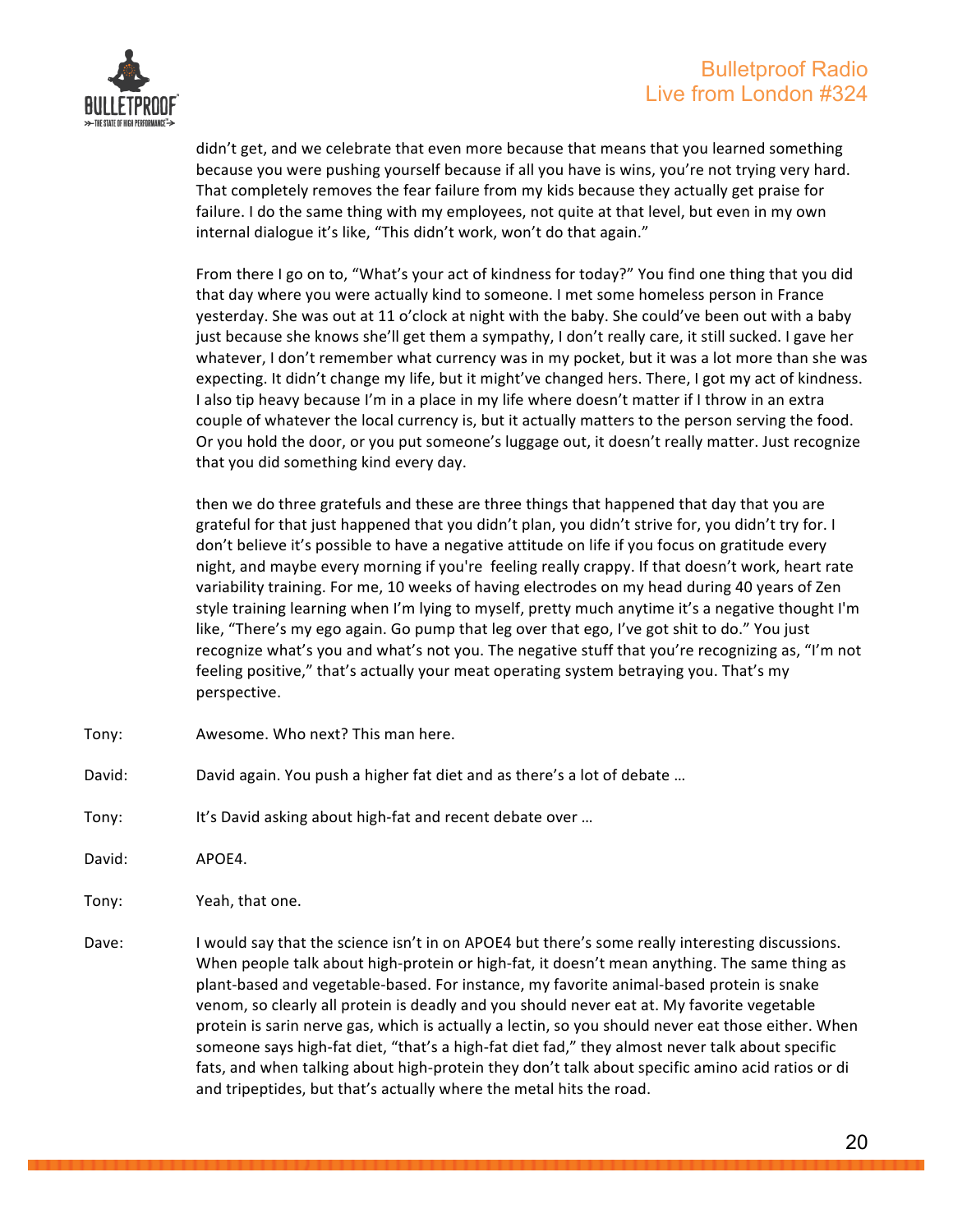

I would say if you're dealing with that, look at your inflammation markers which are really, really important. Look at the other markers that you're paying attention to. Experiment, but one of those types of fats that gives you the most ketosis more than any other fat is Brain Octane. That stuff isn't going to have the same effect on cholesterol, in fact, it has almost no effect on cholesterol in the studies that I've seen. You can push one sort of fat, maybe you want to push olive oil, maybe you want to push only DHA, but until someone looks into those things, I think it's dangerous to say you should be on a high-fat or a low-fat diet. Because, actually, high amounts of the right kind of fat is what I recommend for people, and even then it's a pretty big range from 50 to 85% depending on what your goals are. Without lab tests for you, I think it's going to be a very long time before we can say, "This is one genetic marker," ignoring the other million of them that are out there, that "everyone should do this." Well, this is a directional thing for you with APOE4 but what do the labs they with your own thing.

And speaking of all the genetic things, in about a month I'm doing this thing called HLI where I'm having my entire genome sequenced and doing IBM Big Blue kind of data analysis stuff on it, so I'm hoping to learn a lot more very interesting things you don't get from 23andMe. Eventually, we will do that for everyone.

- Tony: 23andMe is the sequence of finding out much more about your DNA then you've ever been able to before if you're just a normal person.
- Dave: It's a partial sequencing for 99 bucks, thanks for pointing that out. The full human genome was \$100 million that Craig Venter spent to do his and now I don't know how much it costs because I worked a deal, but it's still pricey.
- Tony: Has anyone done 23andMe? Useful, just I'm waiting for the results. It takes ages to wait for the results. Good. Anyone at the back want to ask a question? I am aware that ... Lady in black.
- Actia: My name is Actia. I wanted to know if you could comment on the effect ...
- Tony: Great. Actia asking about Bulletproof coffee specifically for women and hormonal.
- Dave: There is a great blog post on this called something like Bulletproof Fasting and Women and I go into a lot of detail on this. My first book, the Better Baby Book, had an enormous amount about female hormones, infertility, and things like that. The people who are saying, "You shouldn't have coffee because of hormones," are concerned about cortisol from coffee whereas many of the studies, in fact, almost every study of coffee and cortisol is using instant coffee because scientists don't know there's a difference. In Europe, where there is a standard, it's much, much higher for what they call soluble coffee or instant coffee. They're actually testing things they don't know the testing, and it's usually not stored very effectively. It's in a lab, there's humidity, and it's not very well-controlled but they don't quantify what's in the instant coffee before they test it because, in their mind, coffee is coffee. I find that there's a difference and that there is a likely difference in cortisol, depending on whether there are compounds that directly attack the adrenal medulla, which mycotoxins that are found in coffee do actually do.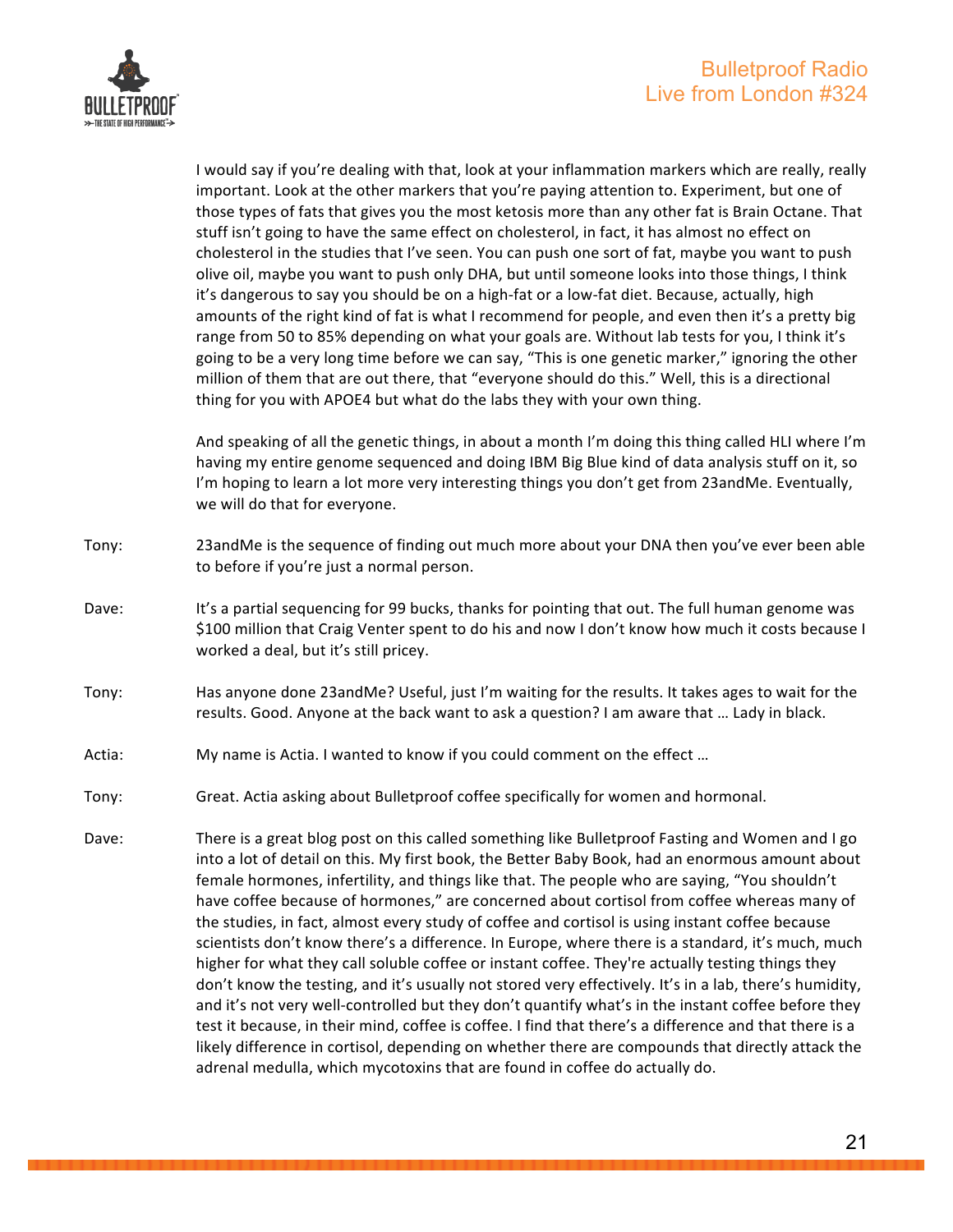

I would say purity of coffee matters, and timing of coffee matters. For women, I suggest protein in the morning, especially if you're having a hard time with your hormones, and you might actually need to not drink coffee or only drink decaf coffee. It happens. It happens with guys, too. There's nothing wrong with doing, say, green tea, but I know women who can't tolerate green tea either for various reasons. There are also weird things that happened when your cortisol can convert ... What's the one ... There's an Eastern European one where your cortisol converts to one of the ... To testosterone, I think, if I'm remembering what this pathway was. It was completely bizarre. It was 1 in 400, globally, who have it but 1 in 40 Eastern European women have it. You ran into things like that where it's very, very individualized.

if you're having issues with hormones, a high-fat diet is a very likely a good thing to do, Brain Octane is very likely a good thing to do, and if you're like most people, coffee, one cup in the morning, maybe when you first wake up if you wake up like a zombie, or an hour or two after you wake up if you wake up happy and bright early in the morning like those people we all hate. The timing could matter, and you might need to have it with food. There are some people where, even if they put protein in the coffee, it's not enough. Your mileage really can vary and there's nothing wrong with saying, "I don't want to do coffee," but I still would encourage you to play with Brain Octane, and you can always use chocolate.

- Tony: Good stuff. Right, who have we got? The chap in the pink shirt.
- Henry: Hi, Dave. My name is Henry. What is the most ...
- Tony: Henry is asking what is the optimal amount of exercise for someone to do who just wants to be healthy and wants plenty of time to rest as well?
- Dave: The New York Times called me "almost muscular," which is the best quote ever because if you want to live a long time, that's how you want to look. You don't want to look like a balloon animal, no offense because if you want to get swole, that's cool, that's biohacking and that's where you want to take your body, but your [altodine  $01:00:43$ ] go up substantially if you're carrying too much muscle mass. That's an interesting thing. If you're too lean, that's another issue. Going down below 10% body fat for men or women, it might look hot according to the current standard, but it is not the look of a healthy animal that's going to live to 180 the way I'm planning on. You actually need to be a little bit heavier than that, I'd say probably like 14% as long as the fat is composed of good stuff, it's got adequate amounts of DHA and EPA and not lots of Omega-6 and things like that.

it also is going to depend on your own biology. Some people respond very differently to exercise. I can put on muscle very easily, it's in my genes. Andy Hnilo, who is a friend, he runs Alitura, I had him up to the lab on Vancouver Island. He's like half my age, he's 30 but younger than me, and he is a cover model for Oakley, dripping in veins and just absolutely ripped, but I outperformed him on the ARX machine doing chest presses. He was pissed, you could tell. It's a genetic thing there, he's clearly in better shape than I am. You have your own genetic differences. I respond very well to weight-bearing exercises like that.

if you look at what your body does, look at where you want to be from a fat perspective and do,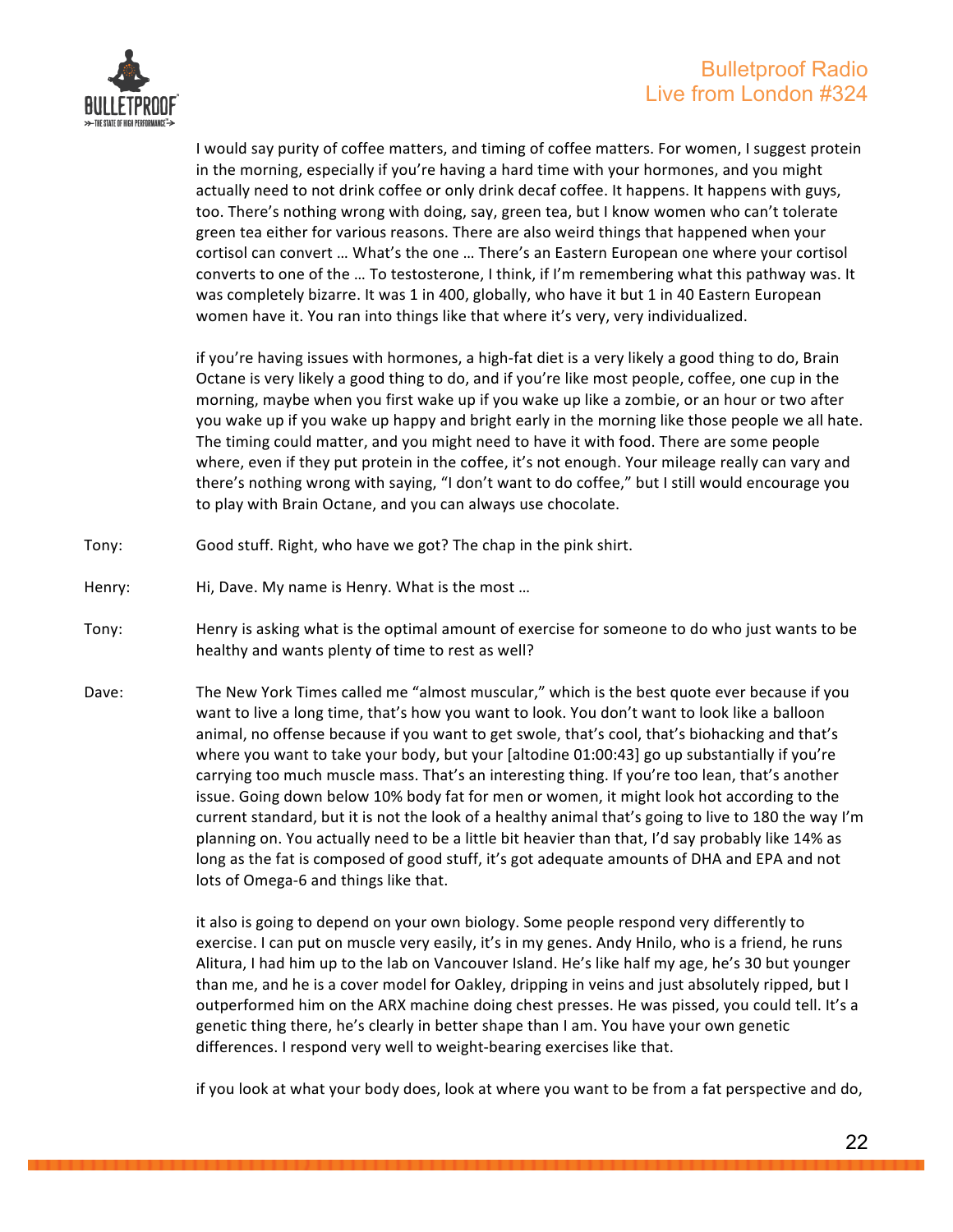

I would say, the minimum amount of exercise you require to do that, and then, and here's where it gets really weird, move a lot. This means go for a walk, I like the Bulletproof Vibe because it's kind of like a walk but in a lot less time. Sometimes you just don't have time for a walk. Do yoga, do stretching, but just don't count that as exercise. Take the extra time you have and apply it to movement, which is neurologically beneficial. It raises something called BDNF, brain derived nootropic factor, which causes you to actually grow new neurons and you're going to get the most benefit from that. You could probably, if you're younger, push yourself harder, "I'm going to work out four times a week, I have extra time to sleep." You could. You could also meditate in half that time and probably get more benefits.

- Tony: Great. Let's come down from the chap in the stripy shirt.
- Mike: I want to ask about protein fasting. I haven't been able to find much information other than what you've written on it ...
- Tony: Mike asking about protein fasting, how you managed to find that much information about it out and about, and is it a good thing if you're training a lot.
- Dave: If you're planning to put on a lot of muscle, and you're training a lot to just put on mass, you might want to skip it for a while. It's really important to allow the cells in your body to clean themselves out. There is good studies, I cited several of them in the diet book, this is not something that is commonly understood. How many of you here have tried one day a week protein fasting? Now leave your hand up if you notice a difference from it. Almost all of the hands stayed up. It is kind of amazing what it does. You're like, "Why would that make sense that I am thinner right here after I did that? I got the same amount of calories, I actually ate more carbs than I did which means I'm putting in glycogen. Something is happening here." As an anti aging, high-performance, I want to live a long time, I want to feel good while I'm living a long time, I think there's really a role for it, but if you're really working on a protein bulking phase, don't do it for six weeks. At the end of six weeks, you might really want to do that because your cells are going to benefit from that.

It's really tough like for the Hollywood people with they're expected to look chiseled muscle with no fat, but they're also supposed to look good when they're 60. Those two things actually are opposite ends of the teeter-totter. Be careful where you're going because you're looking for something now, but you want to look at the long-term effects on that depending on what your goals are.

- Tony: Tim Ferris wrote about the Four-Hour Body, which is obviously such a famous book in the diet space, and he talked about a cheat date, didn't he, where he would just go out and eat absolutely anything. Is it fair to say that even Tim Ferris himself might offer slightly different advice now?
- Dave: Tim can speak for himself. He is putting Brain Octane oil in his tea and coffee when he was on the podcast he was talking about he's putting better in his coffee and he's doing more cyclical ketogenic stuff, which he's written about. That was one of the diets he talked about, it was one of the more extreme diets in his book, the Four-Hour Body. I've emailed him pretty regularly,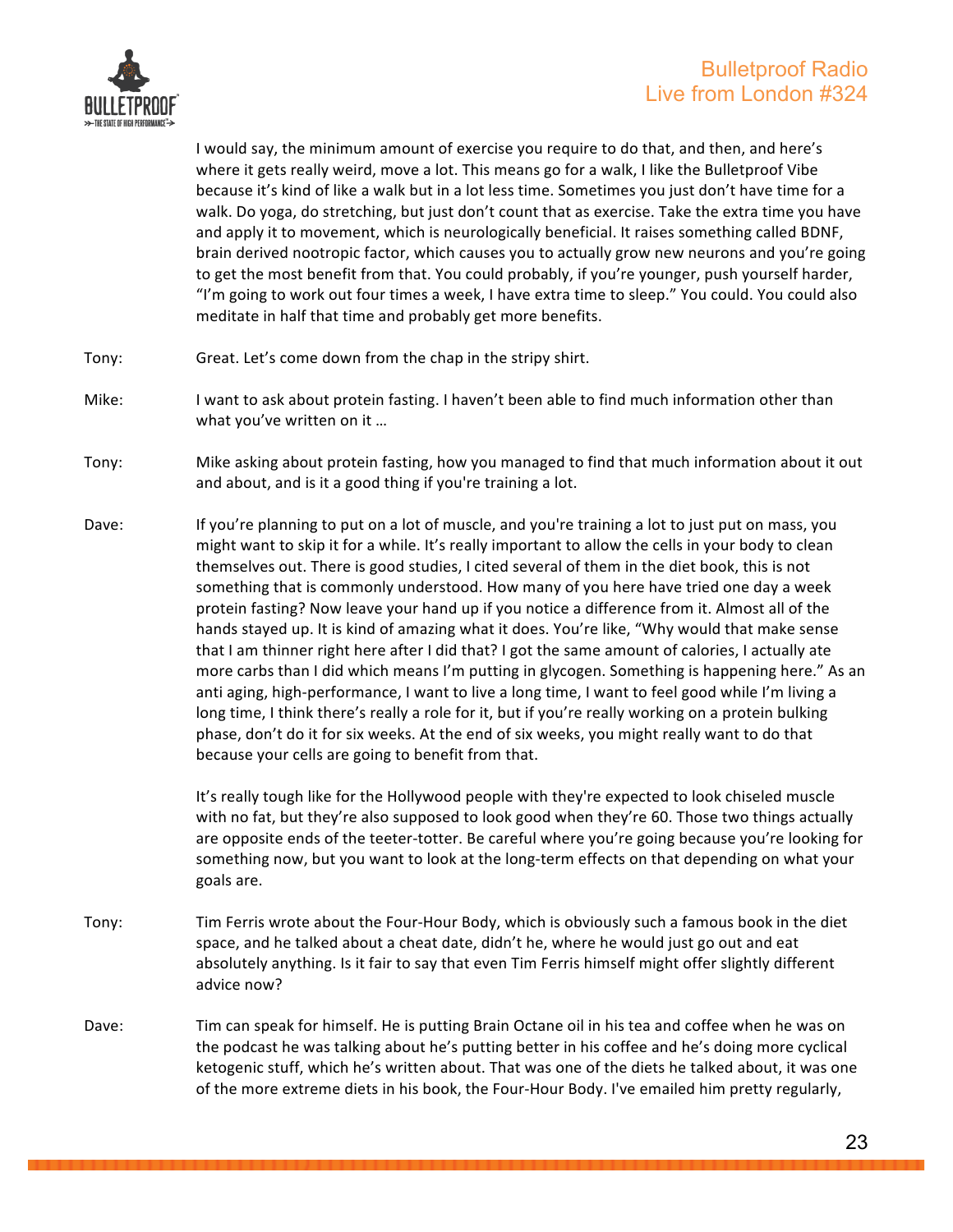

and I have great respect for him. I also think he just had Lyme disease, which he was pretty public about, and that also can affect your mitochondrial function, and it affects your body's desire for fat and the amount of neurotoxins that are still circulating. I imagine that he will modulate and change his program over time for him.

I know lots of people who really benefit on the low-carb diet. There's nothing wrong with it if it works for you, and that's the biggest thing about biohacking. When I saw that I was like, "Beans? why would you choose beans for core density? that's why white rice is there because white rice has less crap in it." The Bulletproof perspective is avoid the things that cost you and don't provide any benefit, and that's why on a cheat day ... I used to do cheat days back in 1997, '98 when I was really trying to lose weight. I was like, "I'll do this Atkins thing." The problem with cheat days is they cause cravings for four days afterwards. I don't want to deal with cravings. I have stuff to do, cravings take energy away from you and I have no desire to ever feel a craving again, and if I do it's my fault. I did something to cause the craving either I know what it is or didn't. I can tell you, if I went out and did a cheat day like that, my performance is going to suffer and I'm gonna have lots of cravings. I think that's true for most people unless they're young, exercising all the time, getting lots of sleep, and super healthy. When they hit 30, and when they hit 40, the cheat days become more and more expensive, and the recovery from the cheat day is an expensive thing.

I recommend something kind of similar. You have a high ketosis but you don't intentionally ingest margarine, gluten, and all sorts of other MSG, whatever fake colored candy sprinkles in your ice cream those things actually have no benefit, there's no reason to put this in your body. The opposing argument there is, "Yeah, but people like this, so not having to be strict this makes it easier so people will have more willpower." My will power equation is it's a limited thing, and cravings suckle power more than anything else so I will do everything in my life to eliminate craving.

I would say read Tim's book, it's a really good book. I've read it and there's all kinds of good information in there especially bodybuilding, putting on weight, high-intensity kettlebells, you want to swim a lot, total immersion. There's all kinds of good stuff in there, it's just different approaches and he does write about cyclical ketosis, which is the basis. It's like a low toxin cyclical ketogenic diet is what the Bulletproof diet is.

| Tony: | Good. Who have got? |  |  |  |
|-------|---------------------|--|--|--|
|-------|---------------------|--|--|--|

- Abby: Hi. My name is Abby. I have ...
- Tony: Okay. Abby has been on the Bulletproof Diet for a year and finds at times you plateau a little bit. What would Dave recommend for pushing through the plateau?
- Dave: If you are plateauing one of the things that I didn't write about in the book that's really helpful, is an actual real fast where ...

Tony: Please don't hold the speaker like that.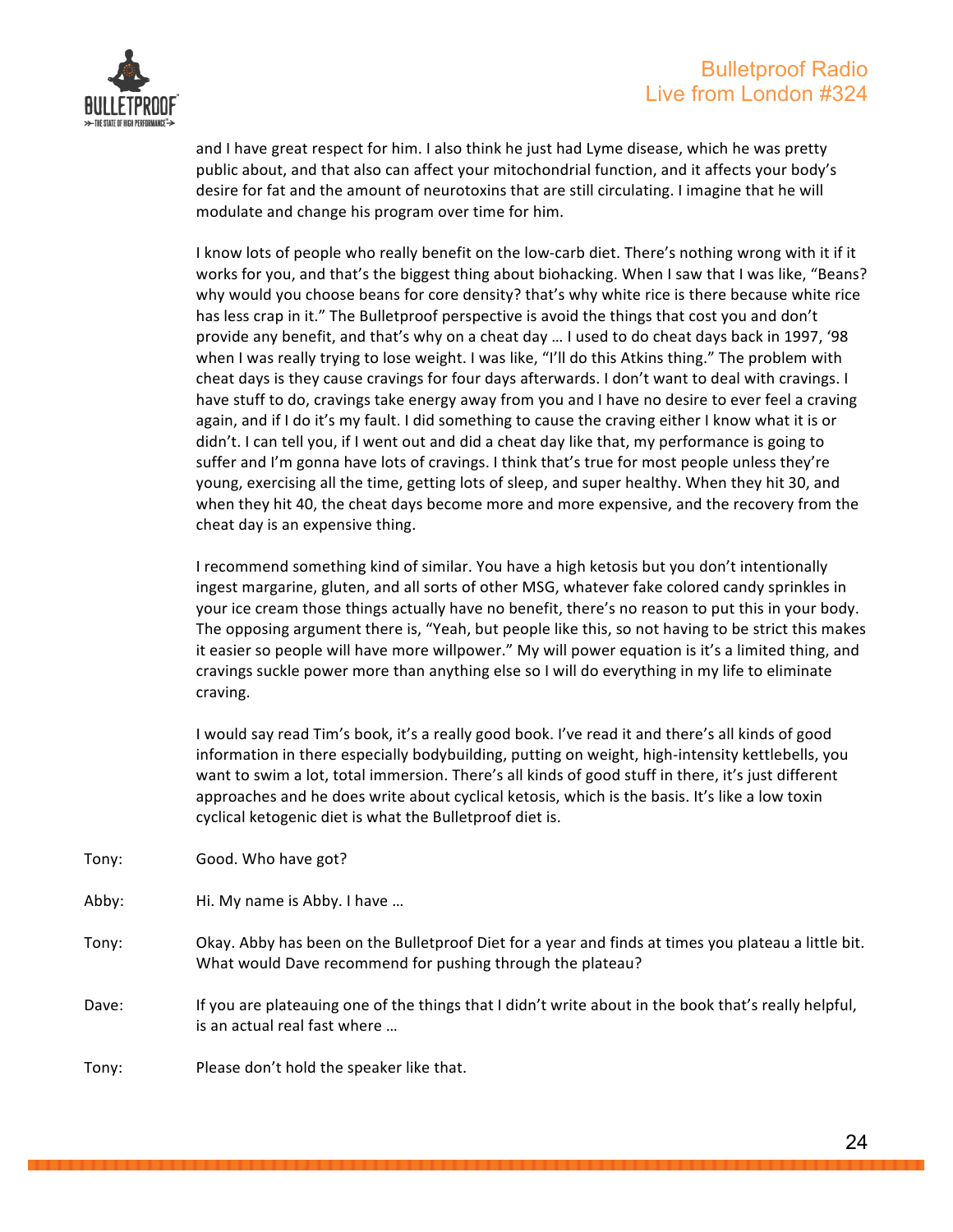

Dave: No, it wasn't that. It was starting to do the reverb thing where it was resonating with power, and was going to be bad.

> A full fast of 24 or 36 hours. You take it easy, you want to do it on a Saturday when you're not working and things like that, that can sometimes be really amazing. It's hard at first if you've never done it, but that can help. If you're in recovery from something or you're super tired and getting over being sick, don't do it. For women, it matters where you are in your cycle when you do that. You don't want to be super bloated, and swollen, and cranky because that's not a good time to fast.

- Tony: Great who else? Hello, what's your name?
- Monica: Hi. My name is Monica. I've watched your documentary Moldy. Do you have any tips ...
- Tony: Monica has watched the documents Moldy and is looking for tips on how she can clear her house of mold herself without calling in the pros.
- Dave: If you can figure out how to remove mold from your house without calling the pros you will be a very very wealthy person. It is difficult. You can buy commercial grade ozone generators that can break down some of the toxins, but you need to know what's in your house and you need to do a before and after test. I use Homebiotic, the natural bacteria that comes from soil that competes with mold, and I spread that around my house as more of a preventative thing. I just had a big leak, up on Vancouver Island my ice bath overflowed. Happens to all of us, right? It went under the floor, it was really bad. I pulled out some of the floor tiles, put in big fans and misted a gallon of Homebiotic, which is way more than any sane person needed to use. I dried it out, though, very quickly so I didn't get any mold. If I did have mold, I would want to physically remove the mold. What I would do is you bring in contractors, you scrape it, and you don't want to be the one doing that if you having symptoms.

When we filmed Moldy, the documentary, the whole camera crew and I put on these spacesuits, tie back everything, duct tape for wrists, respirators, and goggles, and Kenny hoods, and all that kind of stuff. Even the camera crew who weren't particularly sensitive were completely zombified. They were like, "We didn't believe you until today."

We went into this really badly water damaged house, and you see the footage where I'm pulling off perfectly normal looking drywall and on the back of it is black slime. You can't see it, is the problem, but you can measure it in the air. The first thing to do is actually determined that it really is a problem by measuring the air and work with an inspector to tell you how big of a problem you have. If it's a small thing you might be able to do it, but it's hard to do.

I would look at things like ozone and natural cultures to approach it. I don't think you're likely to get all the way well. One of the guys in the documentary, his house had been hit by one of the hurricanes. He was in the medical profession, and he hadn't taken out the drywall in his basement. He was like, "We had the house remediated," and I'm like, "I'm not walking into that house, sorry. I will feel like absolute crap," but my producer, Kiki, she didn't know she was mold sensitive when we started filming the movie, I was kind of guessing that. She walked into the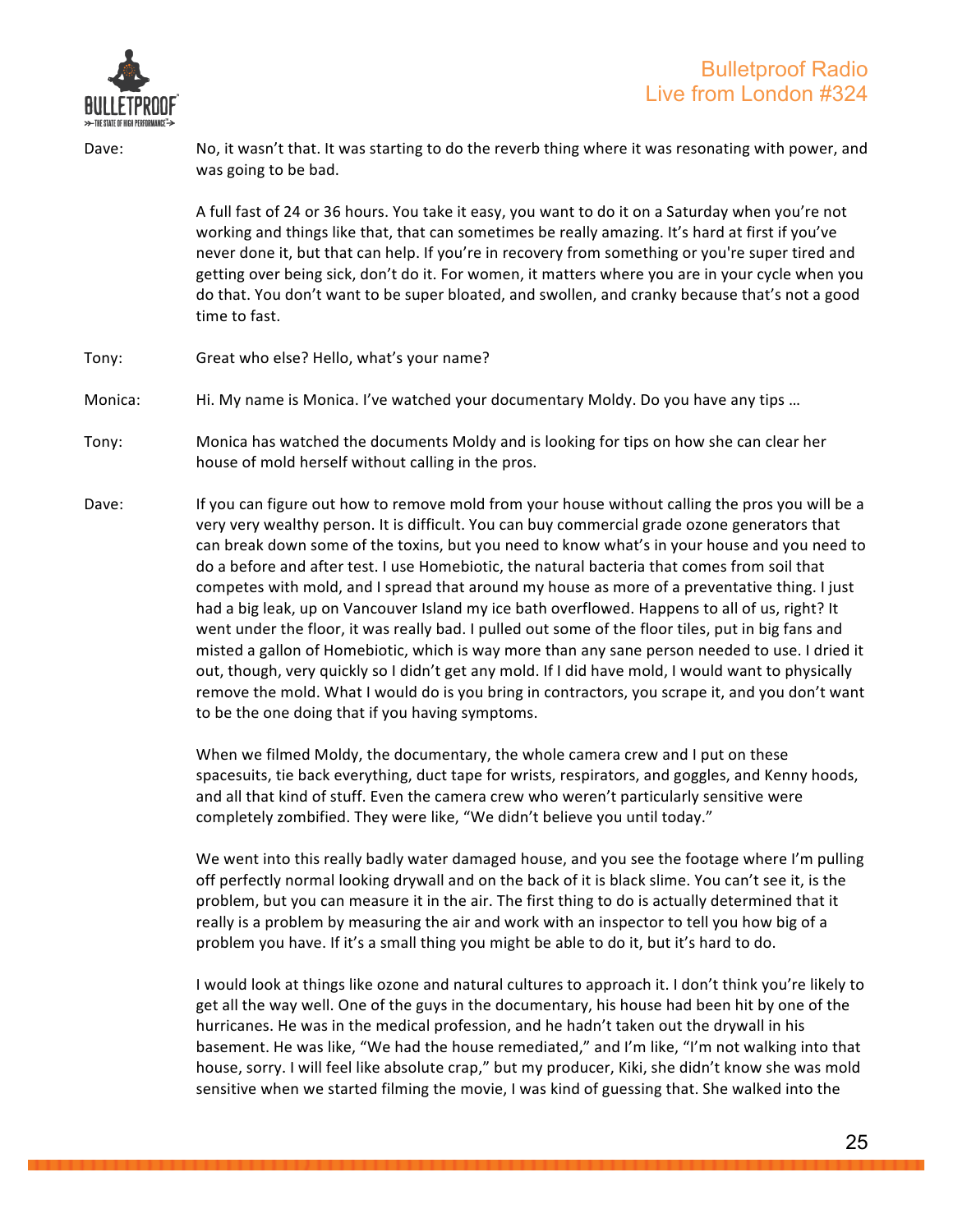

basement to look at it, and she came out and she had a full-blown panic attack. As in curled into a ball like, "I don't know what's happening but I feel like I'm dying," and, literally, I just hold her while she twitched. That's not an uncommon response when someone who's been exposed before goes into a moldy building because your biology is like, "Oh my God, there's something in here that's going to kill me. I don't know what it is," but you feel it. That guy was not well. He was not well because he didn't remediate it right. This is one of those things where often times the best way to remediate something is arson.

- Tony: We've got time for a couple of more questions. Chap in the black T-shirt, and then will come to the guy in the front with a red shirt.
- Tim: Hi Dave. My name is Tim and I wanted to ask what is your opinion on hacking ...
- Tony: Tim wants to know about hacking your gut bacteria.
- Dave: I have spent probably \$100,000 on gut bacteria. I took pig whipworm eggs about 10 years ago, which is one of the more aggressive ways of hacking the bacteria. In fact two weeks ago I took some rat tapeworm larva. I've been doing those for the past six weeks or so. I just did a podcast with Dr. Sid Baker about that, they're delicious, a little crunchy. Just kidding. They're invisible, just tastes like saltwater.

There are things you can do, the vast majority of them don't stick is the problem. You'll get some benefits from saccharomyces boulardii, which is a kind of yeast that eats candida as a fuel source, that works for most people. Some of the soil-based organisms can work, Primal Defense, cryptococcus, there are some species of clostridia that actually fight clostridium difficile, that can make a difference. The problem is that so much of the time, especially when you have an overgrowth in parts of the gut called SIBO, you're just not going to get what you want. Most of the things that are commonly recommended like, "Oh, eat yogurt," lacto bacilli can actually cause a histamine response. I wrote a blog post, if you're interested in the gut you have to read it, it's called Why Yogurt Makes You Fat and Foggy. I'm like, "Here's the species in yogurt, here's the studies that show what those species do."

The problem is you have not a lot of knowledge of what's in your gut, and you have, within 24 hours of taking a test of what's in your gut, it will shift depending on what you eat. If you don't have an overgrowth in your small intestine, you would want to eat more prebiotic's. If you do have an overgrowth, you don't eat zero fermentable carbohydrates whatsoever, and maybe even take an antibiotic that's not metabolized to kill things and then rebuild them. It's very customized, but the one thing that I do know is very important is that the family, you can't supplement those but they grow when you feed them polyphenols. It's one of the reasons that brightly colored vegetables, and dark leafy greens, and blueberries ... What are the other two big polyphenol sources?

- Tony: Chocolate and coffee.
- Dave: Those feed as probiotics, those kinds of bacteria. Soluble fiber is important. Turns out coffee has about a gram, you want to have 2g of soluble fiber in a normal sized cup of coffee and that's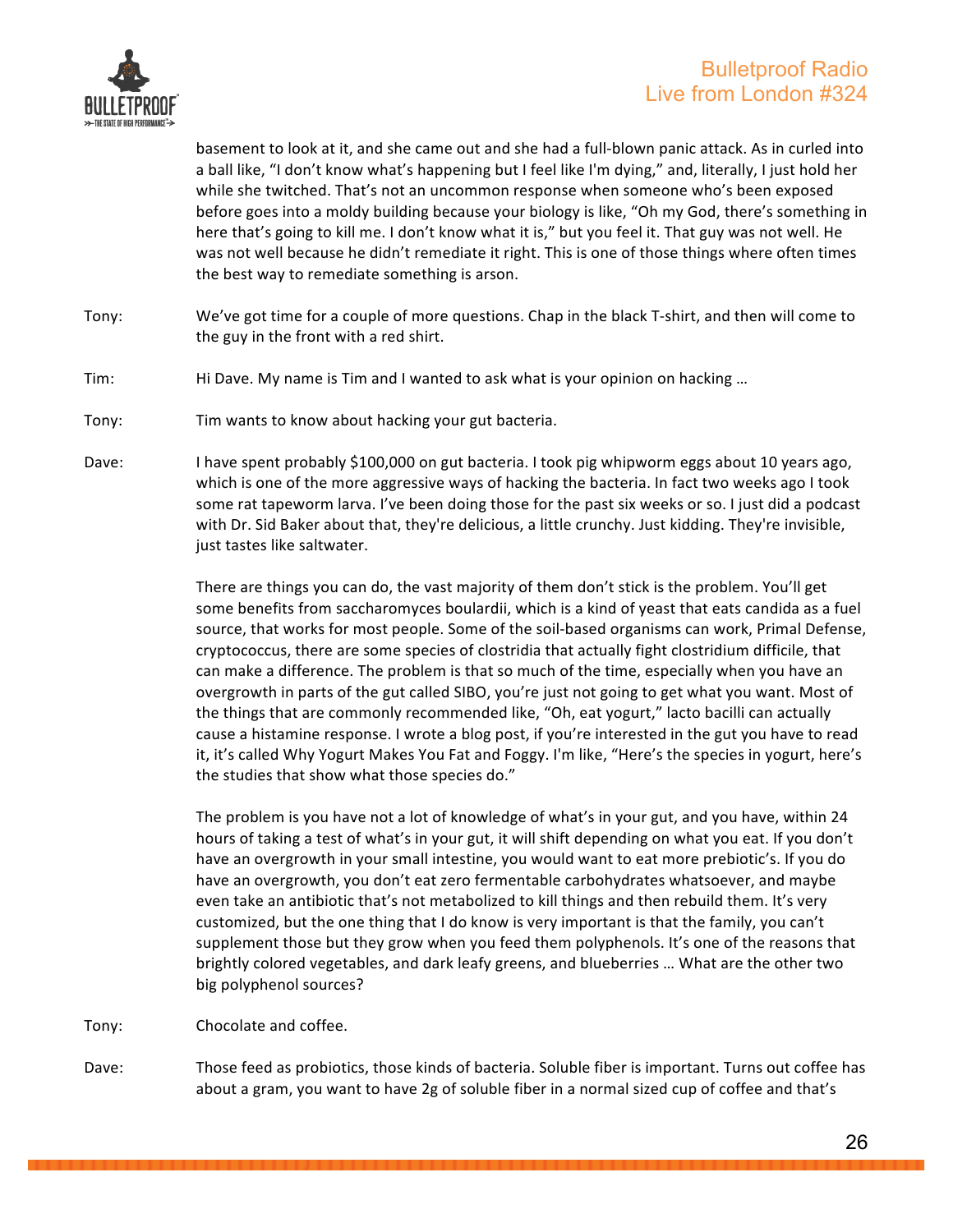

actually a meaningful amount of it, especially when it comes dozed with polyphenols. People don't generally recognize that. When you combine it with fat, like butter and Brain Octane, those are suppressive of bacteria in the gut, but if they suppress everything and then you feed it you'll shift the ratio. I've seen a few results and things like that that show that effect happening, but not enough that I can guarantee it. These are mouse studies results that I'm talking about. Someone actually tested butter and coffee in mice in China. Cool.

Luca: Dave, you talk about technology hacks, I think you said 40 Years of Zen is probably ...

- Tony: Luca asking about technology hacks. What are the best ones, apart from 40 Years of Zen, and what's coming up in the future? what can we expect? Technology and health innovation is moving so fast, isn't it?
- Dave: It's amazing. Both innovation is happening, and our ability to change our environment is remarkable. In about '96 I was following all of these crazy brain hacking groups on Yahoo Groups, if they even still exist, I don't know. This guy figured out that if you shine in infrared LED, this is one of the first infrared LEDs ever made, it'll go into the brain and it'll turn on mitochondria in a very meaningful way. I bought this device, it was handmade in a pill bottle, and he was like, "Don't use it for more than two minutes because you might cook your brain." He had had such profound effects that over the six months when he was marketing this as a homebrew thing, he actually turned his brain on to things like, "I'm done. I'm going to med school now." Completely changed his life.

For years this was one of my most precious biohacking tools because it made my brain turned back on. Let me just tell you really quick, this is a fricking infrared LED for 20 cents. I put it over the language processing part of my brain because, unlike Tim Ferris and speaks like 15,000 languages and learns them in five minutes, I actually don't process sound the way most people do. This is probably something that's from just the way my brain formed in the womb, something with the brainstem. I process sounds one level up in my brain compared to most of you so you filter sounds out better than I do, it takes you less effort than it does for me. When my wife speaks Swedish or French, I hear, "blah blah blah," and I try and pronounce the words back and I don't say the same words they say to me. I genuinely don't hear it so it's really hard. I'm like, "All right, I'm going to hack that," so I put the thing here and shine it for two minutes. For the next six hours, I spoke in garblish. I couldn't put my words together. I tried to speak and other strange sounds would come out of my mouth. It's a 20 cent piece of technology, maybe two bucks with a heat sink and a power supply. That's interesting.

there's a whole new wave of light based technologies coming out. There's stuff around ultraviolet B, which has been filtered out of like these windows filter out UVB. In fact, none of us receive ultraviolet B, but if you listen to my podcast with Stephanie Seneff, we need ultraviolet B to activate vitamin D to get vitamin D sulfate, and UVB has a direct effect on our mitochondria, it's part of our hormone signaling system. Infrared light is also important for that. You're going to see huge innovations in specific frequencies of light and what they do to the body. In fact, when I introduce the new stuff, I've got some new things coming out around that that are really cool, but there's a wave of innovation that no one's ever even imagined because we couldn't do it even five years ago. It's all LED and laser-based.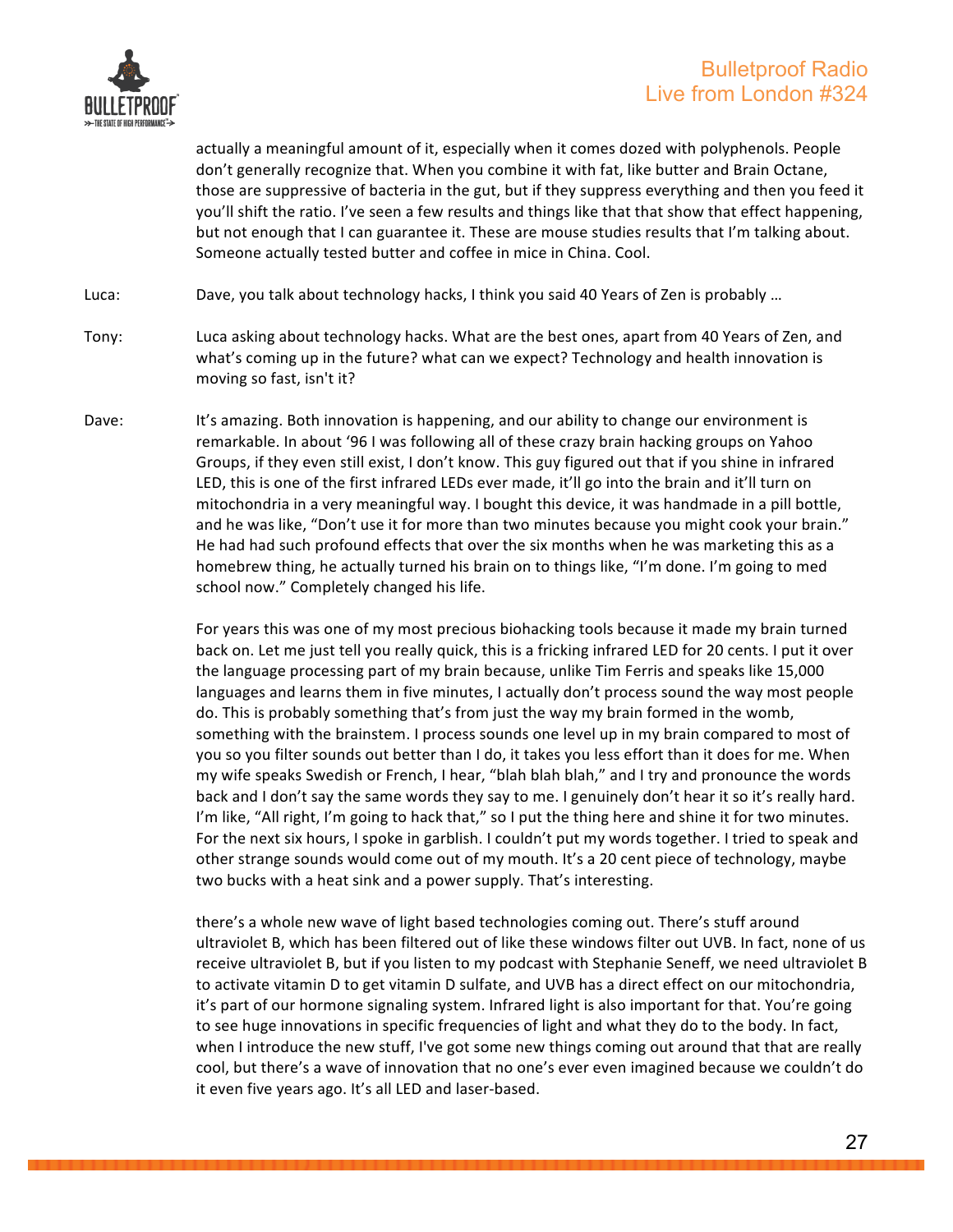

| Tony:      | I used one of those devices that shines light into your ears to get over jet lag. Have you use that?                                                                                                                                                                                                                                                                                                                                                                                                                                                                                                                                                                                                                                                                                                                                                                                                                                                                                                                                                          |
|------------|---------------------------------------------------------------------------------------------------------------------------------------------------------------------------------------------------------------------------------------------------------------------------------------------------------------------------------------------------------------------------------------------------------------------------------------------------------------------------------------------------------------------------------------------------------------------------------------------------------------------------------------------------------------------------------------------------------------------------------------------------------------------------------------------------------------------------------------------------------------------------------------------------------------------------------------------------------------------------------------------------------------------------------------------------------------|
| Dave:      | The human charger?                                                                                                                                                                                                                                                                                                                                                                                                                                                                                                                                                                                                                                                                                                                                                                                                                                                                                                                                                                                                                                            |
| Tony:      | The human charger. Not really. I stayed up slightly later but I still woke up early the next<br>morning.                                                                                                                                                                                                                                                                                                                                                                                                                                                                                                                                                                                                                                                                                                                                                                                                                                                                                                                                                      |
| Dave:      | It's a cool idea. There is a nerve there, and the nerves are light-sensitive. I've used a laser on a<br>nerve in the ear and on the trigeminal nerve that seemed to work, but I know people who love<br>the human charger.                                                                                                                                                                                                                                                                                                                                                                                                                                                                                                                                                                                                                                                                                                                                                                                                                                    |
|            | the one that I found was more effective for me for just activating the brain was actually a nasal<br>light. The human charger was dorky enough on an airplane, try sticking a flashlight up your nose.<br>Actually, they're designed for it, they have a little clip here, and there's infrared and Ruby one,<br>and those shine just on the base of the brain going up through the very thin part of the skull<br>back there, so I think there are ways to get light into the brain and that could be a good way to<br>do it. There's debate in the community. Whenever you innovate, there's always going to be<br>these professional skeptics and haters who make up a bunch of crap, and sometimes they're<br>right, but if their gut response is immediate skepticism, they're just like fundamentalist people.<br>They're not going to think, they're the people who always say no, and I tend to respond to them<br>the way I respond to my two-year-old, who also always has no, you're like, "Good for you," and<br>then you go about your business. |
| Tony:      | We have time for one more question. Who's got a really good question? No pressure. You seem<br>confident.                                                                                                                                                                                                                                                                                                                                                                                                                                                                                                                                                                                                                                                                                                                                                                                                                                                                                                                                                     |
| Christian: | It's a good sciencey kind of                                                                                                                                                                                                                                                                                                                                                                                                                                                                                                                                                                                                                                                                                                                                                                                                                                                                                                                                                                                                                                  |
| Tony:      | Science. We might have one afterward.                                                                                                                                                                                                                                                                                                                                                                                                                                                                                                                                                                                                                                                                                                                                                                                                                                                                                                                                                                                                                         |
| Christian: | My name's Christian and I was wondering to get back to the APOE4 issue                                                                                                                                                                                                                                                                                                                                                                                                                                                                                                                                                                                                                                                                                                                                                                                                                                                                                                                                                                                        |
| Tony:      | This is a really good question from Christian, by the way, guys. It's going in-depth with fat again<br>coming back to that and how we deal with it and process it.                                                                                                                                                                                                                                                                                                                                                                                                                                                                                                                                                                                                                                                                                                                                                                                                                                                                                            |
| Dave:      | There's a supposition that if you have APOE4 and you have any kind of saturated fat, the LDL<br>particles will go out. That is not a true statement. Saturated fat includes C8 and C10 oils which<br>are, technically, saturated but do not behave like saturated fats unlike the other MCT oils that<br>are saturated and do behave like long chain fats. That's one of the reasons I recommend the<br>stuff that I do versus MCT which includes some things that behave like long chain fats. What I<br>think you mean is if you eat a long chain saturated fat, the LDL particle count will go up. If those<br>go up, but your HDL also goes up, your triglycerides drop, your homocysteine drops, your LPPLA<br>drops, and your C-Reactive protein drops, does that not play into the overall risky equation that<br>we get from looking at LDL-C? it does because if the LDL-C is damaging arteries, by definition,<br>you'll have an enzyme, Lp-PLA2, is the enzyme that will be expressed from the damaging of your                                    |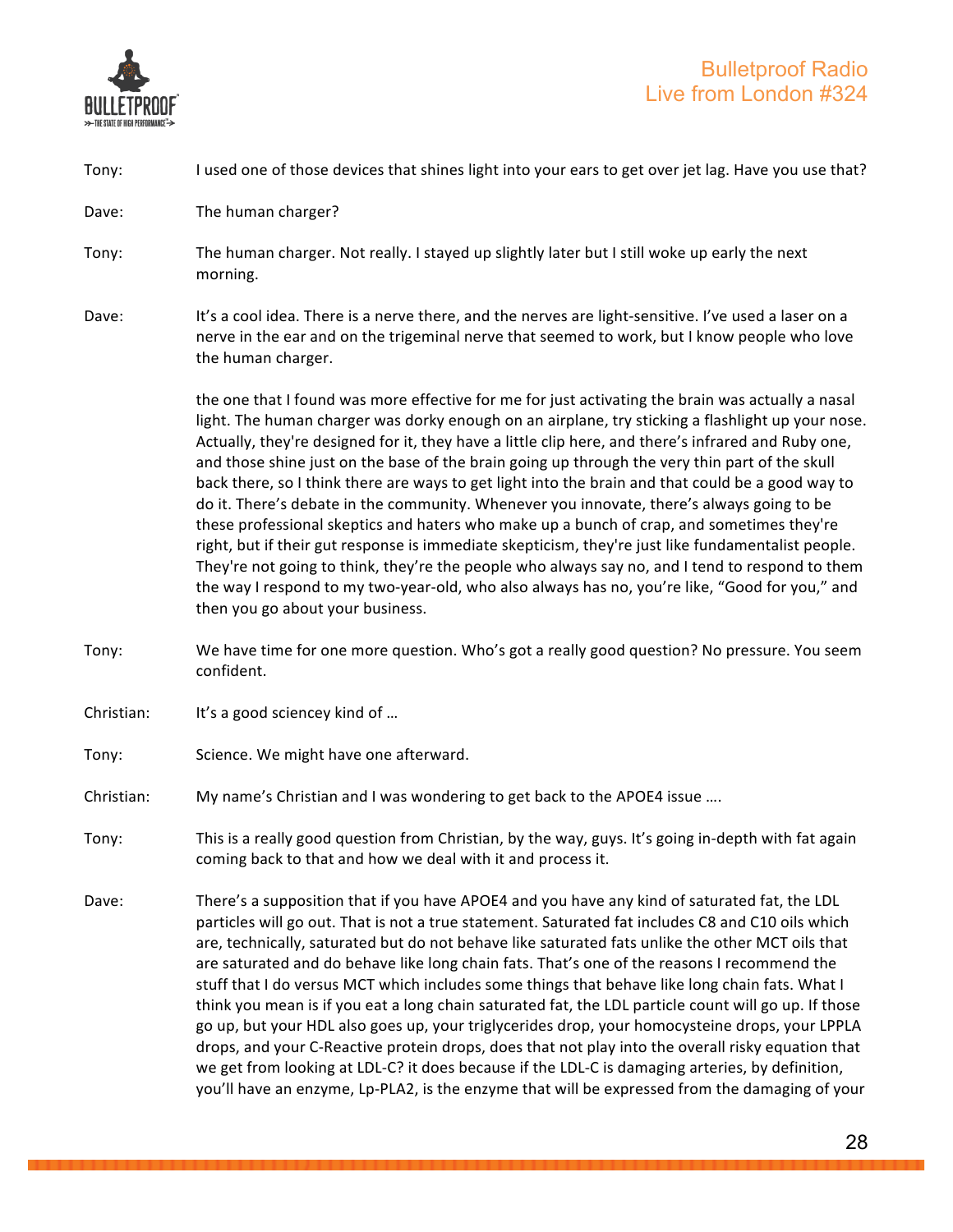

arteries.

If you're worried about that, and I know some people who are very focused on that, look for Lp-PLA2. If you have damage, you have damage. If you have high LDL and you don't have damage ... Did you know high LDL makes it easier to put on muscles? It makes you more resilient to certain kinds of poisoning, there are actually benefits to LDL. It's not a bad thing as long as there is an inflammation and damage, so show me the evidence. If you have the APOE4, you have high LDL, show me that it's causing damage then you need to change.

- Tony: Good stuff. Thank you, Christian. One more. Who have we got? Hello.
- Jenny: I have a nine-month-old baby ...
- Tony: Jenny. Just to repeat the question for everybody listening and everyone here, you've got two kids under the age of three and you're wondering what to feed them for breakfast and what the levels of protein and fat and carbs and everything else should be.
- Dave: Kids benefit from a few more carbs than adults. I don't give my kids carbs, I don't give them any carbs in the morning especially fruit because it turns them into whiny, crankypants. They get protein and fat in the morning, and cucumber if they want some veggies. At lunch, they may or may not have Bulletproof style carbs, not sugary things. Than at dinner, there is usually carbs. Timing seems to matter, and this really affects their behavior. They each to get an espresso cup full of Bulletproof coffee made with lots of Brain Octane and some collagen, and that really helps them stay calm and focused because their little meat operating systems which say, "Eat everything, especially if it's sugar," they shut the hell up and then the kids can focus on being kids and playing and not hitting each other and things like that. That's a big benefit.

for variety, avocados can be really good, and there's a ton of things you can do with vegetables and you really want to work vegetables in. If it's fats, good but the prototype meal for the Bulletproof Diet is cover a plate and vegetables, add a moderate amount of high-quality protein from animals, and then cover it in fat. If you skip the veggies, it doesn't work as well. If your kids ... The magic is steam the veggies, take a third of the veggies, toss them in the blender, butter, Brain Octane, collagen if you want, a little bit of vinegar and some spices, whatever you want want to teach them to like later in life, and some salt. Blend the crap out of it until it's creamy and really good, and then spoon it back over the veggies. Even kids who don't eat vegetables that come to visit our house, they take one bite of that and they're like, "Give me more." That becomes one of the primary things on their plate, and then you can add in whatever the protein is. You'll find that kids thrive on that because they get way more fat in that way, and it gets them to get their veggies in every day.

- Jenny: You would do that for breakfast too, then?
- Dave: Absolutely. Especially if you're running out a variety.
- Jenny: You wouldn't feed porridge? What I've done sometimes when I have that